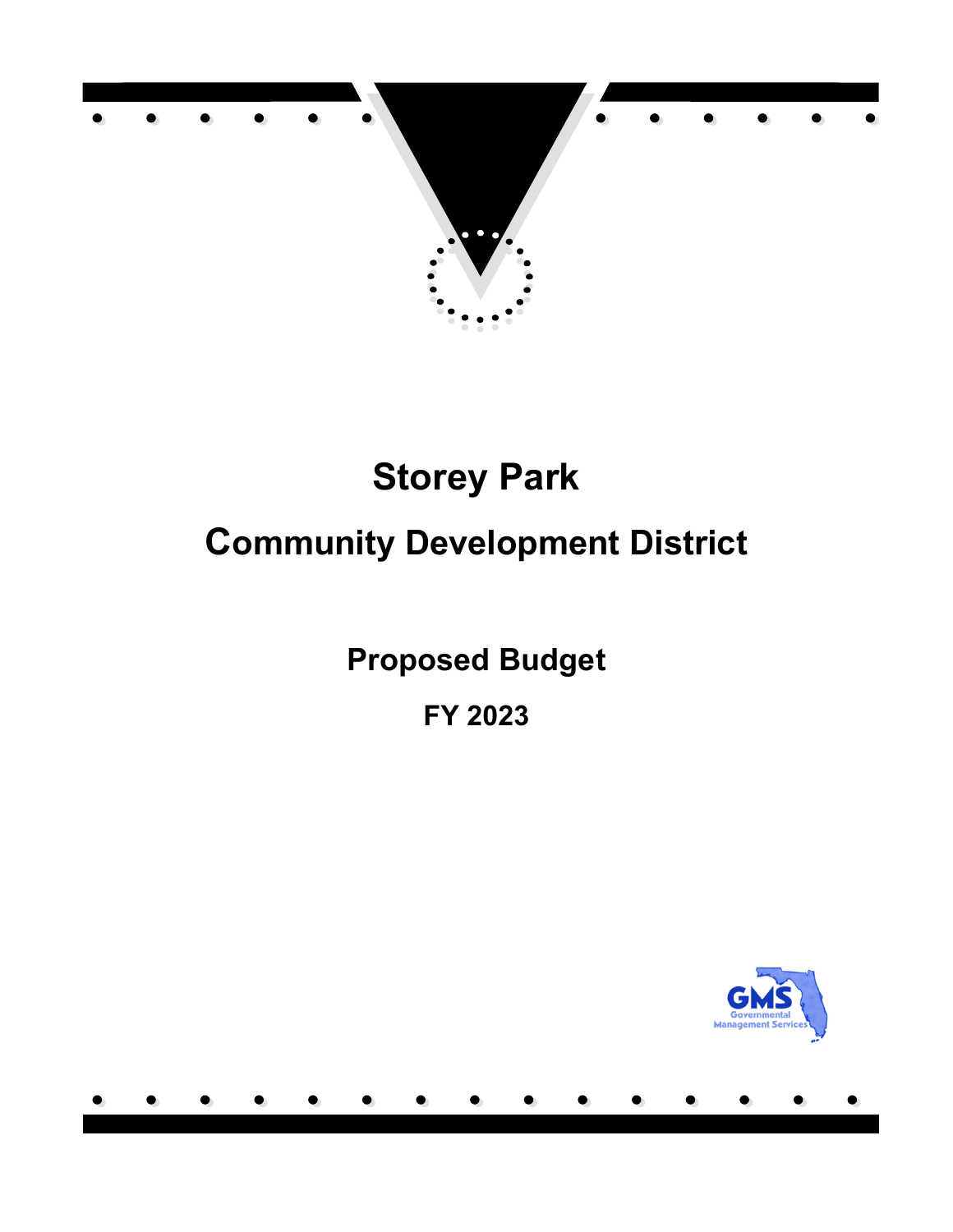# Table of Contents

| $1 - 2$   | <b>General Fund</b>                         |
|-----------|---------------------------------------------|
| $3 - 5$   | <b>Assessment Area 1-5 Allocation Chart</b> |
| $6 - 12$  | <b>General Fund Narrative</b>               |
| 13        | Debt Service Fund Series 2015               |
| $14 - 15$ | <b>Amortization Schedule Series 2015</b>    |
| 16        | Debt Service Fund Series 2018               |
| $17 - 18$ | <b>Amortization Schedule Series 2018</b>    |
| 19        | Debt Service Fund Series 2019               |
| $20 - 21$ | <b>Amortization Schedule Series 2019</b>    |
| 22        | <b>Debt Service Fund Series 2021</b>        |
| 23-24     | <b>Amortization Schedule Series 2021</b>    |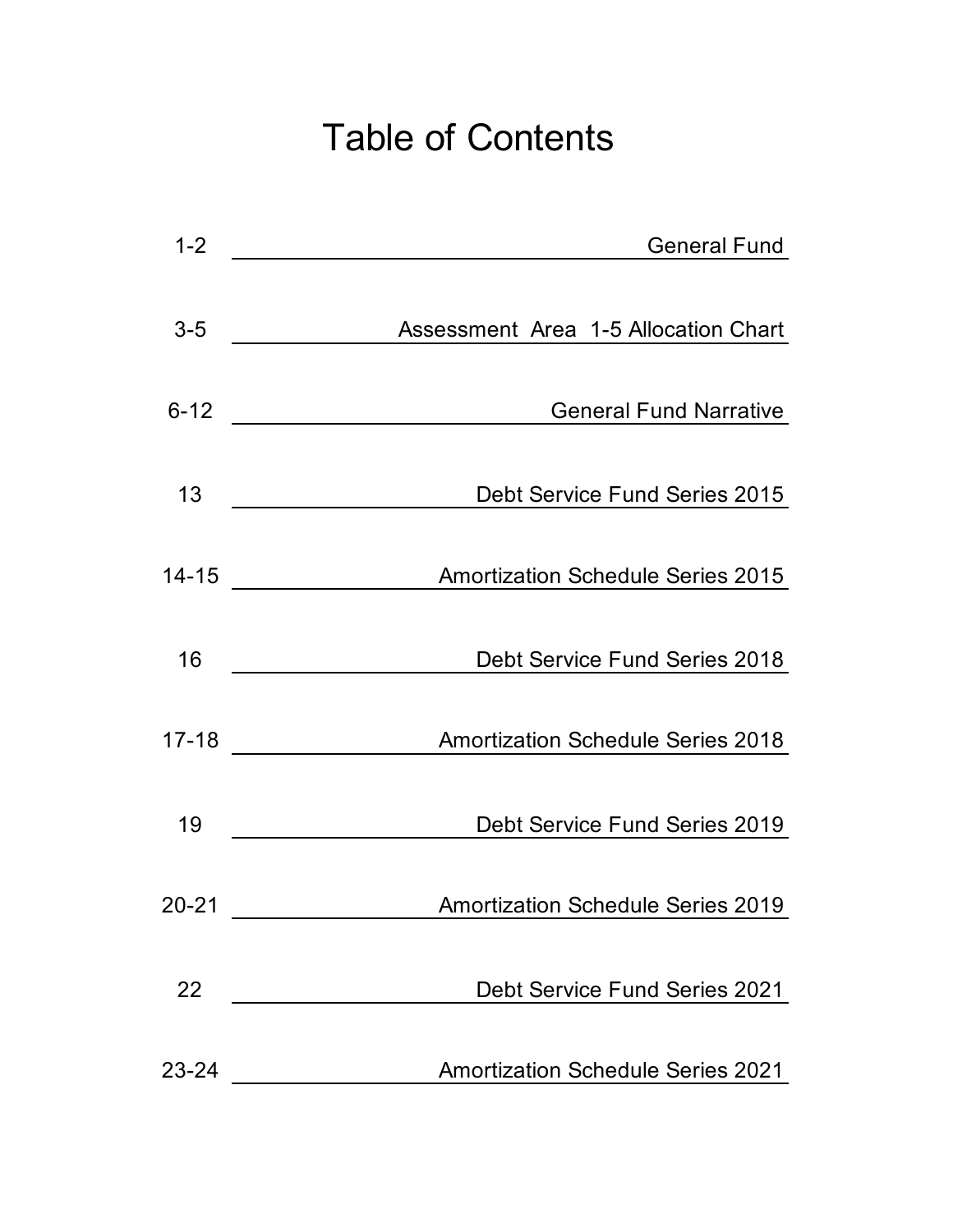**Community Development District**

### **General Fund Fiscal Year 2023**

| <b>Description</b>               | Adopted<br><b>Budget</b><br>FY2022 | <b>Actual</b><br><b>Thru</b><br>3/31/22 | Projected<br>Next 6<br><b>Months</b> | <b>Total</b><br><b>Thru</b><br>9/30/22 | Proposed<br><b>Budget</b><br>FY2023 |
|----------------------------------|------------------------------------|-----------------------------------------|--------------------------------------|----------------------------------------|-------------------------------------|
| <u>Revenues</u>                  |                                    |                                         |                                      |                                        |                                     |
| Special Assessments              | \$1,103,897                        | \$979,537                               | \$124,360                            | \$1,103,897                            | \$1,195,240                         |
| Developer Contribution - Deficit | \$0                                | \$0                                     | \$0                                  | \$0                                    | \$0                                 |
| Interest                         | \$0                                | \$24                                    | \$16                                 | \$40                                   | \$0                                 |
| <b>Total Revenues</b>            | \$1,103,897                        | \$979,561                               | \$124,376                            | \$1,103,937                            | \$1,195,240                         |
| <b>Expenditures</b>              |                                    |                                         |                                      |                                        |                                     |
| <b>Administrative</b>            |                                    |                                         |                                      |                                        |                                     |
| <b>Supervisor Fees</b>           | \$12,000                           | \$1,600                                 | \$3,600                              | \$5,200                                | \$12,000                            |
| <b>FICA Expense</b>              | \$918                              | \$122                                   | \$275                                | \$398                                  | \$918                               |
| Engineering                      | \$12,000                           | \$2,714                                 | \$25,000                             | \$27,714                               | \$12,000                            |
| Attorney                         | \$25,000                           | \$12,333                                | \$17,667                             | \$30,000                               | \$25,000                            |
| Arbitrage                        | \$1,200                            | \$0                                     | \$0                                  | \$0                                    | \$1,800                             |
| <b>Dissemination Agent</b>       | \$14,000                           | \$7,000                                 | \$7,000                              | \$14,000                               | \$17,500                            |
| <b>Annual Audit</b>              | \$7,300                            | \$8,300                                 | \$0                                  | \$8,300                                | \$8,400                             |
| <b>Trustee Fees</b>              | \$14,000                           | \$0                                     | \$14,000                             | \$14,000                               | \$17,500                            |
| Assessment Administration        | \$5,000                            | \$5,000                                 | \$0                                  | \$5,000                                | \$5,000                             |
| <b>Management Fees</b>           | \$37,132                           | \$18,566                                | \$18,566                             | \$37,132                               | \$38,989                            |
| Information Technology           | \$1,050                            | \$525                                   | \$525                                | \$1,050                                | \$1,300                             |
| Website Maintenance              | \$600                              | \$300                                   | \$300                                | \$600                                  | \$800                               |
| Telephone                        | \$300                              | \$0                                     | \$50                                 | \$50                                   | \$300                               |
| Postage                          | \$750                              | \$449                                   | \$451                                | \$900                                  | \$1,000                             |
| Insurance                        | \$6,400                            | \$6,013                                 | \$0                                  | \$6,013                                | \$7,250                             |
| Printing & Binding               | \$750                              | \$294                                   | \$456                                | \$750                                  | \$750                               |
| Legal Advertising                | \$2,500                            | \$653                                   | \$4,347                              | \$5,000                                | \$2,500                             |
| <b>Other Current Charges</b>     | \$250                              | \$255                                   | \$255                                | \$510                                  | \$600                               |
| <b>Property Appraiser</b>        | \$1,500                            | \$0                                     | \$1,500                              | \$1,500                                | \$1,500                             |
| <b>Office Supplies</b>           | \$200                              | \$18                                    | \$82                                 | \$100                                  | \$200                               |
| Dues, Licenses & Subscriptions   | \$175                              | \$175                                   | \$0                                  | \$175                                  | \$175                               |
| <b>Administrative Expenses</b>   | \$143,025                          | \$64,317                                | \$94,074                             | \$158,391                              | \$155,482                           |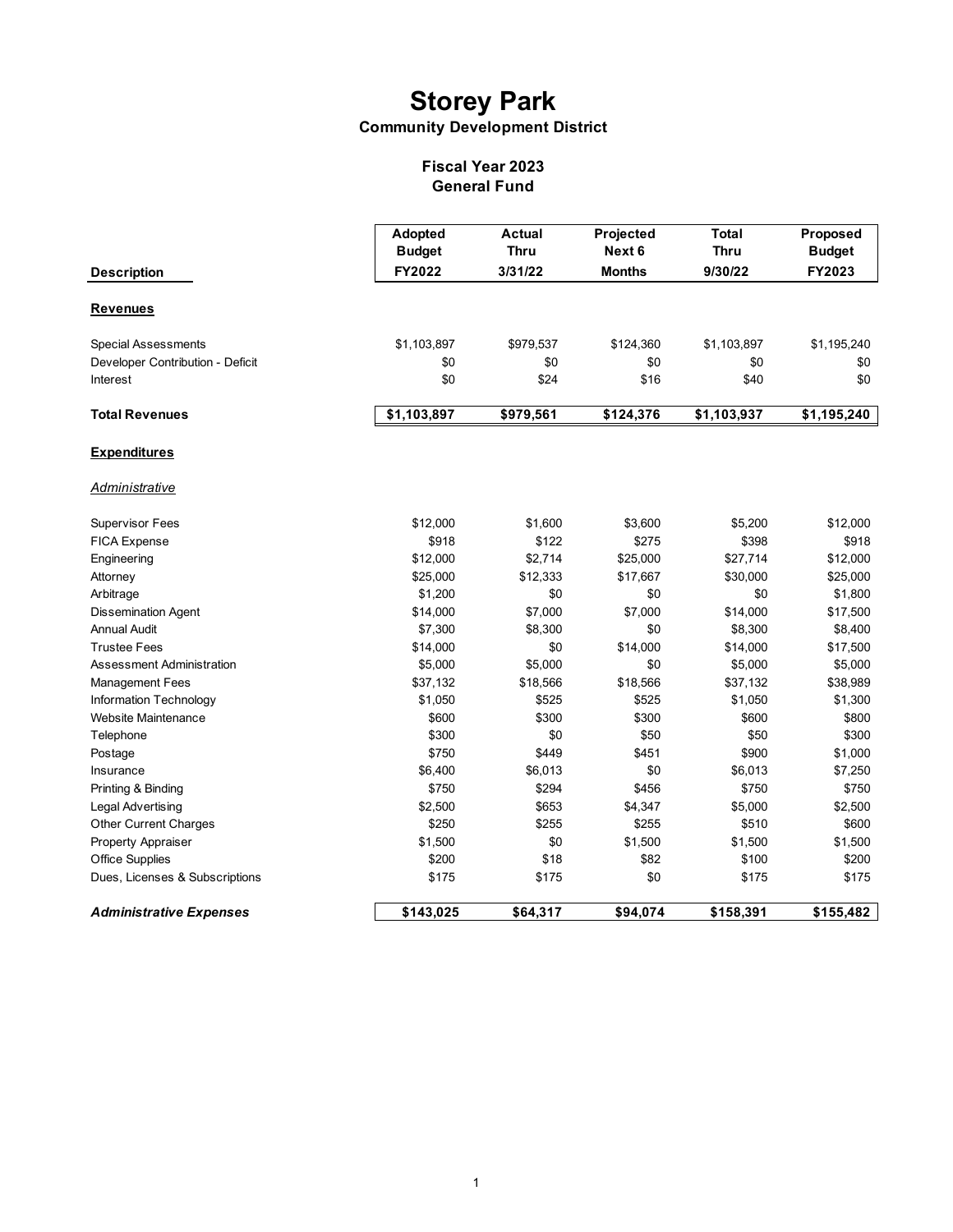### **Community Development District**

#### **General Fund Fiscal Year 2023**

|                                             | Adopted       | <b>Actual</b> | Projected     | <b>Total</b> | Proposed      |
|---------------------------------------------|---------------|---------------|---------------|--------------|---------------|
|                                             | <b>Budget</b> | <b>Thru</b>   | Next 6        | <b>Thru</b>  | <b>Budget</b> |
| <b>Description</b>                          | FY2022        | 3/31/22       | <b>Months</b> | 9/30/22      | FY2023        |
| <b>Operation &amp; Maintenance</b>          |               |               |               |              |               |
| <b>Contract Services</b>                    |               |               |               |              |               |
| <b>Field Management</b>                     | \$15,922      | \$7,961       | \$7,961       | \$15,922     | \$16,718      |
| Landscape Maintenance - Contract            | \$430,008     | \$183,908     | \$184,083     | \$367,992    | \$465,668     |
| Lake Maintenance                            | \$32,520      | \$5,270       | \$6,160       | \$11,430     | \$41,305      |
| Mitigation Monitoring & Maintenance         | \$13,750      | \$0           | \$13,750      | \$13,750     | \$13,750      |
| <b>Repairs &amp; Maintenance</b>            |               |               |               |              |               |
| Repairs - General                           | \$5,000       | \$0           | \$2,500       | \$2,500      | \$5,000       |
| <b>Operating Supplies</b>                   | \$5,000       | \$0           | \$2,500       | \$2,500      | \$5,000       |
| Landscape Contingency                       | \$10,000      | \$0           | \$5,000       | \$5,000      | \$10,000      |
| <b>Irrigation Repairs</b>                   | \$20,000      | \$4,974       | \$10,026      | \$15,000     | \$20,000      |
| Roadways & Sidewalks                        | \$15,000      | \$665         | \$6,835       | \$7,500      | \$15,000      |
| Trail & Boardwalk Maintenance               | \$5,000       | \$0           | \$2,500       | \$2,500      | \$5,000       |
| Dog Park Maintenance                        | \$2,500       | \$1,735       | \$765         | \$2,500      | \$3,500       |
| Signage                                     | \$5,000       | \$0           | \$2,500       | \$2,500      | \$5,000       |
| Pressure Washing                            | \$5,000       | \$2,175       | \$2,825       | \$5,000      | \$5,000       |
| <b>Enhanced Traffic Enforcement</b>         | \$39,500      | \$8,654       | \$17,308      | \$25,962     | \$39,500      |
| <b>Utility</b>                              |               |               |               |              |               |
| Electric                                    | \$3,000       | \$562         | \$570         | \$1,132      | \$3,000       |
| Water & Sewer                               | \$30,000      | \$9,401       | \$11,280      | \$20,681     | \$30,000      |
| Streetlights                                | \$241,740     | \$91,050      | \$93,802      | \$184,852    | \$282,340     |
| Other                                       |               |               |               |              |               |
| Property Insurance                          | \$6,000       | \$9,961       | \$0           | \$9,961      | \$12,000      |
| Contingency                                 | \$1,977       | \$685         | \$500         | \$1,185      | \$1,977       |
| Capital Outlay                              | \$73,956      | \$0           | \$23,200      | \$23,200     | \$60,000      |
| <b>Operation &amp; Maintenance Expenses</b> | \$960,873     | \$327,002     | \$394,065     | \$721,067    | \$1,039,758   |
| <b>Total Expenditures</b>                   | \$1,103,897   | \$391,319     | \$488,139     | \$879,458    | \$1,195,240   |
| <b>Excess Revenues/(Expenditures)</b>       | (50)          | \$588,243     | (\$363,764)   | \$224,479    | \$0           |
|                                             |               |               |               |              |               |

Net Assessments \$1,195,240 Add: Discounts & Collection \$76,292 Gross Assessments \$1,271,532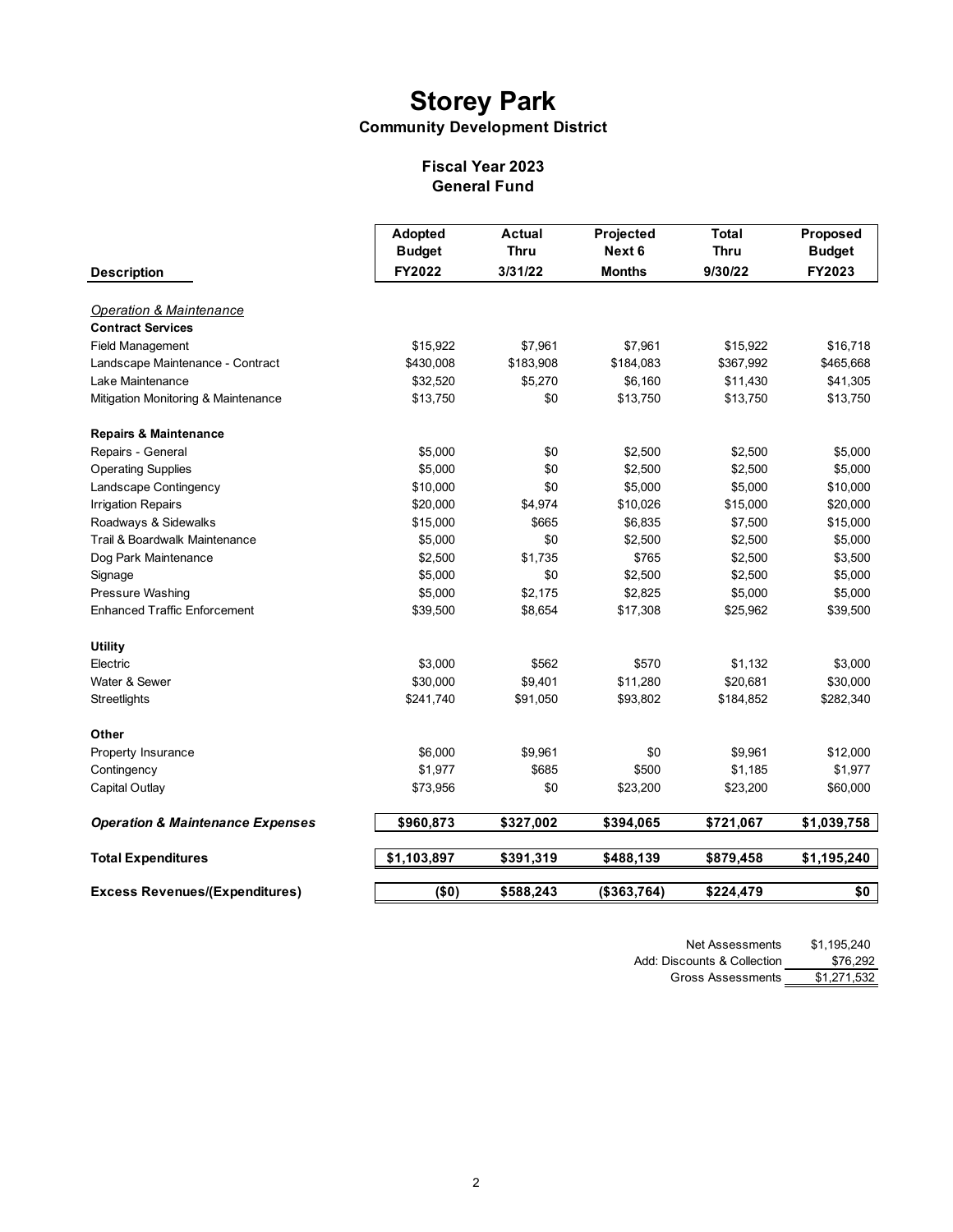## **STOREY PARK COMMUNITY DEVELOPMENT DISTRICT PROJECTED ANNUAL DEBT SERVICE AND O&M ASSESSMENTS FOR EACH PRODUCT TYPE ASSESSMENT AREA 1**

|                     |              |                 |                   |                        | <b>Gross Annual</b> |                                                                                          | <b>Gross Annual</b> |
|---------------------|--------------|-----------------|-------------------|------------------------|---------------------|------------------------------------------------------------------------------------------|---------------------|
|                     |              | <b>ERUs per</b> |                   | <b>Net Annual Debt</b> | <b>Debt</b>         | <b>Net Annual O&amp;M</b><br>Assessment Per Assessment Per Assessment Per Assessment Per | O&M                 |
| <b>Product Type</b> | No. of Units | Unit            | <b>Total ERUs</b> | Unit                   | Unit                | Unit                                                                                     | Unit                |
| Townhome - 20'      | 18           | 0.40            |                   | \$476                  | \$506               | \$346                                                                                    | \$369               |
| Townhome - 25'      | 117          | 0.50            | 59                | \$595                  | \$633               | \$433                                                                                    | \$461               |
| Single Family 32'   | 170          | 0.64            | 109               | \$761                  | \$810               | \$554                                                                                    | \$590               |
| Single Family 40'   | 159          | 0.80            | 127               | \$952                  | \$1,013             | \$693                                                                                    | \$737               |
| Single Family 50'   | 161          | 1.00            | 161               | \$1,190                | \$1,266             | \$866                                                                                    | \$921               |
| Single Family 60'   | 46           | 1.20            | 55                | \$1,428                | \$1.519             | \$1,039                                                                                  | \$1,106             |
|                     | 671          |                 | 518               |                        |                     |                                                                                          |                     |

| <b>Product Type</b> |        | No. of Units ERUs per Unit Total ERUs |        | $%$ of<br>ERU | Gross O&M<br><b>Assessments</b> | <b>Net Debt</b><br><b>Assessments</b> | <b>Gross Debt</b><br><b>Assessments</b> |
|---------------------|--------|---------------------------------------|--------|---------------|---------------------------------|---------------------------------------|-----------------------------------------|
| Townhome - 20'      | 18     | 0.40                                  | 7.20   | 0.52%         | \$6.634                         | \$8.568                               | \$9.115                                 |
| Townhome - 25'      | 117    | 0.50                                  | 58.50  | 4.24%         | \$53,900                        | \$69.615                              | \$74.059                                |
| Single Family 32'   | 170    | 0.64                                  | 108.80 | 7.88%         | \$100.244                       | \$129,370                             | \$137.628                               |
| Single Family 40'   | 159    | 0.80                                  | 127.20 | 9.22%         | \$117.197                       | \$151.368                             | \$161.030                               |
| Single Family 50'   | 161    | 1.00                                  | 161.00 | 11.67%        | \$148.339                       | \$191.590                             | \$203.819                               |
| Single Family 60'   | 46     | 1.20                                  | 55.20  | 4.00%         | \$50.859                        | \$65,688                              | \$69.881                                |
|                     | 671.00 |                                       | 517.90 | 38%           | 477,172                         | 616.199<br>\$.                        | \$655,531                               |

#### **ASSESSMENT AREA 2 STOREY PARK COMMUNITY DEVELOPMENT DISTRICT PROJECTED ANNUAL DEBT SERVICE AND O&M ASSESSMENTS FOR EACH PRODUCT TYPE**

|                     |              |                         |                   | <b>Net Annual Debt</b> | <b>Gross Annual</b><br><b>Debt</b> | <b>Net Annual O&amp;M</b>                                           | <b>Gross Annual</b><br><b>O&amp;M</b> |
|---------------------|--------------|-------------------------|-------------------|------------------------|------------------------------------|---------------------------------------------------------------------|---------------------------------------|
| <b>Product Type</b> | No. of Units | <b>ERUs per</b><br>Unit | <b>Total ERUs</b> | Unit                   | Unit                               | Assessment Per Assessment Per Assessment Per Assessment Per<br>Unit | Unit                                  |
|                     |              |                         |                   |                        |                                    |                                                                     |                                       |
| Apartments          | $\Omega$     | $\Omega$                | 0                 | \$0                    | \$0                                | \$0                                                                 | \$0                                   |
| Townhome - 20'      | $\Omega$     | 0.00                    | $\Omega$          | \$0                    | \$0                                | \$0                                                                 | \$0                                   |
| Townhome - 25'      | 57           | 0.50                    | 29                | \$595                  | \$633                              | \$433                                                               | \$461                                 |
| Single Family 32'   | 60           | 0.64                    | 38                | \$762                  | \$810                              | \$554                                                               | \$590                                 |
| Single Family 40'   | 35           | 0.80                    | 28                | \$952                  | \$1,013                            | \$693                                                               | \$737                                 |
| Single Family 50'   | 95           | 1.00                    | 95                | \$1,190                | \$1,266                            | \$866                                                               | \$921                                 |
| Single Family 60'   | 16           | 1.20                    | 19                | \$1,428                | \$1.519                            | \$1,039                                                             | \$1,106                               |
| Single Family 70'   |              | 0.00                    | 0                 | \$0                    | \$0                                | \$0                                                                 | \$0                                   |
| Total               | 263          |                         | 209               |                        |                                    |                                                                     |                                       |

| <b>Product Type</b> |        | No. of Units ERUs per Unit Total ERUs |        | $%$ of<br><b>ERU</b> | Gross O&M<br><b>Assessments</b> | <b>Net Debt</b><br><b>Assessments</b> | <b>Gross Debt</b><br><b>Assessments</b> |
|---------------------|--------|---------------------------------------|--------|----------------------|---------------------------------|---------------------------------------|-----------------------------------------|
|                     |        |                                       |        |                      |                                 |                                       |                                         |
| Apartments          | 0      | 0.00                                  | 0.00   | 0.00%                | \$0                             | \$0                                   | \$0.00                                  |
| Townhome - 20'      | 0      | 0.00                                  | 0.00   | 0.00%                | \$0                             | \$0                                   | \$0.00                                  |
| Townhome - 25'      | 57     | 0.50                                  | 28.50  | 2.07%                | \$26,259                        | \$33.911                              | \$36,076                                |
| Single Family 32'   | 60     | 0.64                                  | 38.40  | 2.78%                | \$35,380                        | \$45.691                              | \$48,607                                |
| Single Family 40'   | 35     | 0.80                                  | 28.00  | 2.03%                | \$25.798                        | \$33.316                              | \$35,443                                |
| Single Family 50'   | 95     | 1.00                                  | 95.00  | 6.88%                | \$87.529                        | \$113.037                             | \$120.252                               |
| Single Family 60'   | 16     | 1.20                                  | 19.20  | 1.39%                | \$17,690                        | \$22.845                              | \$24,303                                |
|                     | 263.00 |                                       | 209.10 | 15%                  | 192.656                         | 248.800                               | \$264,681                               |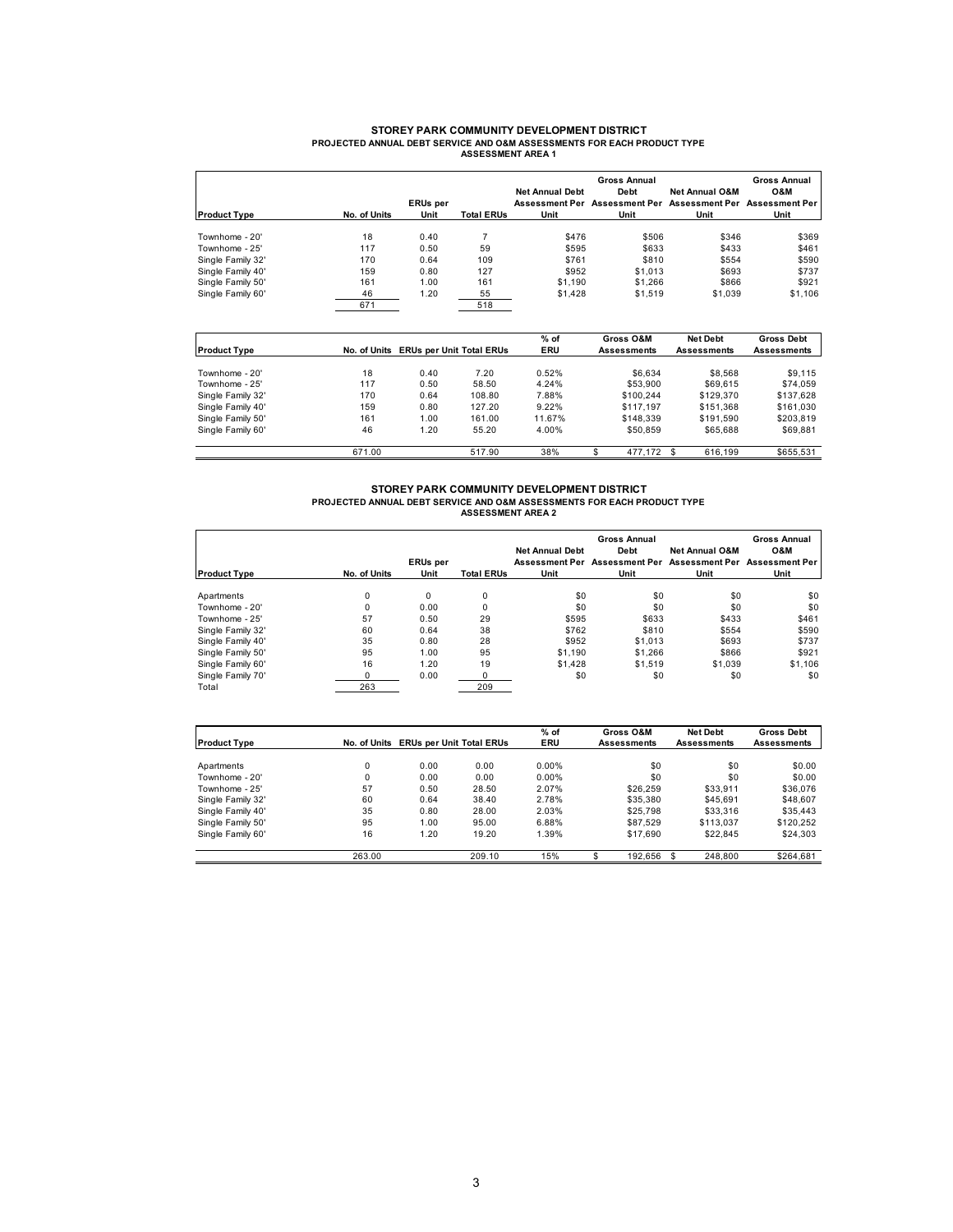#### **STOREY PARK COMMUNITY DEVELOPMENT DISTRICT PROJECTED ANNUAL DEBT SERVICE AND O&M ASSESSMENTS FOR EACH PRODUCT TYPE ASSESSMENT AREA 3**

| <b>Product Type</b> | No. of Units | <b>ERUs</b> per<br>Unit | <b>Total ERUs</b> | <b>Net Annual Debt</b><br>Unit | <b>Gross Annual</b><br>Debt<br>Assessment Per Assessment Per Assessment Per Assessment Per<br>Unit | <b>Net Annual O&amp;M</b><br>Unit | <b>Gross Annual</b><br><b>O&amp;M</b><br>Unit |
|---------------------|--------------|-------------------------|-------------------|--------------------------------|----------------------------------------------------------------------------------------------------|-----------------------------------|-----------------------------------------------|
| Apartments          | $\Omega$     | $\Omega$                | 0                 | \$0                            | \$0                                                                                                | \$0                               | \$0                                           |
| Townhome - 20'      | $\Omega$     | 0.00                    | $\mathbf 0$       | \$0                            | \$0                                                                                                | \$0                               | \$0                                           |
| Townhome - 25'      | $\Omega$     | 0.50                    | $\Omega$          | \$0                            | \$0                                                                                                | \$0                               | \$0                                           |
| Single Family 32'   | $\Omega$     | 0.64                    | $\Omega$          | \$0                            | \$0                                                                                                | \$0                               | \$0                                           |
| Single Family 40'   | 72           | 0.80                    | 57.60             | \$952                          | \$1,013                                                                                            | \$693                             | \$737                                         |
| Single Family 50'   | 82           | 1.00                    | 82.00             | \$1,190                        | \$1,266                                                                                            | \$866                             | \$921                                         |
| Single Family 60'   | 51           | 1.20                    | 61.20             | \$1.428                        | \$1,519                                                                                            | \$1,039                           | \$1,106                                       |
| Single Family 70'   |              | 0.00                    | 0.00              | \$0                            | \$0                                                                                                | \$0                               | \$0                                           |
| Total               | 205          |                         | 200.80            |                                |                                                                                                    |                                   |                                               |

| <b>Product Type</b> |        | No. of Units ERUs per Unit Total ERUs |        | $%$ of<br><b>ERU</b> | Gross O&M<br><b>Assessments</b> | <b>Net Debt</b><br><b>Assessments</b> | <b>Gross Debt</b><br><b>Assessments</b> |
|---------------------|--------|---------------------------------------|--------|----------------------|---------------------------------|---------------------------------------|-----------------------------------------|
|                     |        |                                       |        |                      |                                 |                                       |                                         |
| Apartments          |        | 0.00                                  | 0.00   | 0.00%                | \$0                             | \$0                                   | \$0.00                                  |
| Townhome - 20'      |        | 0.00                                  | 0.00   | $0.00\%$             | \$0                             | \$0                                   | \$0.00                                  |
| Townhome - 25'      |        | 0.50                                  | 0.00   | $0.00\%$             | \$0                             | \$0                                   | \$0.00                                  |
| Single Family 32'   |        | 0.64                                  | 0.00   | $0.00\%$             | \$0                             | \$0                                   | \$0.00                                  |
| Single Family 40'   | 72     | 0.80                                  | 57.60  | 4.17%                | \$53,070                        | \$68,536                              | \$72.910                                |
| Single Family 50'   | 82     | 1.00                                  | 82.00  | 5.94%                | \$75.551                        | \$97.569                              | \$103.797                               |
| Single Family 60'   | 51     | 1.20                                  | 61.20  | 4.43%                | \$56,387                        | \$72.818                              | \$77,466                                |
|                     | 205.00 |                                       | 200.80 | 15%                  | 185.009                         | 238.923                               | 254,173                                 |

#### **STOREY PARK COMMUNITY DEVELOPMENT DISTRICT PROJECTED ANNUAL DEBT SERVICE AND O&M ASSESSMENTS FOR EACH PRODUCT TYPE ASSESSMENT AREA 4 (Parcel K - Phases 1 & 2 )**

| <b>Product Type</b> | No. of Units | <b>ERUs</b> per<br>Unit | <b>Total ERUs</b> | <b>Net Annual Debt</b><br>Unit | <b>Gross Annual</b><br>Debt<br>Assessment Per Assessment Per Assessment Per Assessment Per<br>Unit | <b>Net Annual O&amp;M</b><br>Unit | <b>Gross Annual</b><br>O&M<br>Unit |
|---------------------|--------------|-------------------------|-------------------|--------------------------------|----------------------------------------------------------------------------------------------------|-----------------------------------|------------------------------------|
|                     |              |                         |                   |                                |                                                                                                    |                                   |                                    |
| Apartments          | 0            | $\Omega$                | 0                 | \$0                            | \$0                                                                                                | \$0                               | \$0                                |
| Townhome - 20'      | 0            | 0.00                    | $\Omega$          | \$0                            | \$0                                                                                                | \$0                               | \$0                                |
| Townhome - 25'      | 86           | 0.50                    | 43                | \$595                          | \$633                                                                                              | \$433                             | \$461                              |
| Single Family 32'   | 76           | 0.64                    | 49                | \$762                          | \$810                                                                                              | \$554                             | \$590                              |
| Single Family 40'   | 77           | 0.80                    | 61.60             | \$952                          | \$1,013                                                                                            | \$693                             | \$737                              |
| Single Family 50'   | 69           | 1.00                    | 69.00             | \$1,190                        | \$1,266                                                                                            | \$866                             | \$921                              |
| Single Family 60'   | 49           | 1.20                    | 58.80             | \$1,428                        | \$1,519                                                                                            | \$1,039                           | \$1,106                            |
| Single Family 70'   |              | 0.00                    | 0.00              | \$0                            | \$0                                                                                                | \$0                               | \$0                                |
| Total               | 357          |                         | 281.04            |                                |                                                                                                    |                                   |                                    |

|                     |        |                                       |        | $%$ of     | Gross O&M          | <b>Net Debt</b>    | <b>Gross Debt</b>  |
|---------------------|--------|---------------------------------------|--------|------------|--------------------|--------------------|--------------------|
| <b>Product Type</b> |        | No. of Units ERUs per Unit Total ERUs |        | <b>ERU</b> | <b>Assessments</b> | <b>Assessments</b> | <b>Assessments</b> |
|                     |        |                                       |        |            |                    |                    |                    |
| Apartments          | 0      | 0.00                                  | 0.00   | 0.00%      | \$0                | \$0                | \$0.00             |
| Townhome - 20'      | 0      | 0.00                                  | 0.00   | $0.00\%$   | \$0                | \$0                | \$0.00             |
| Townhome - 25'      | 86     | 0.50                                  | 43.00  | 3.12%      | \$39,618           | \$51.164           | \$54,430           |
| Single Family 32'   | 76     | 0.64                                  | 48.64  | 3.52%      | \$44,815           | \$57,875           | \$61,569           |
| Single Family 40'   | 77     | 0.80                                  | 61.60  | 4.46%      | \$56,756           | \$73.295           | \$77.974           |
| Single Family 50'   | 69     | 1.00                                  | 69.00  | 5.00%      | \$63.574           | \$82.101           | \$87.341           |
| Single Family 60'   | 49     | 1.20                                  | 58.80  | 4.26%      | \$54,176           | \$69.963           | \$74.429           |
|                     | 357.00 |                                       | 281.04 | 20%        | 258,939            | 334.398            | 355,742            |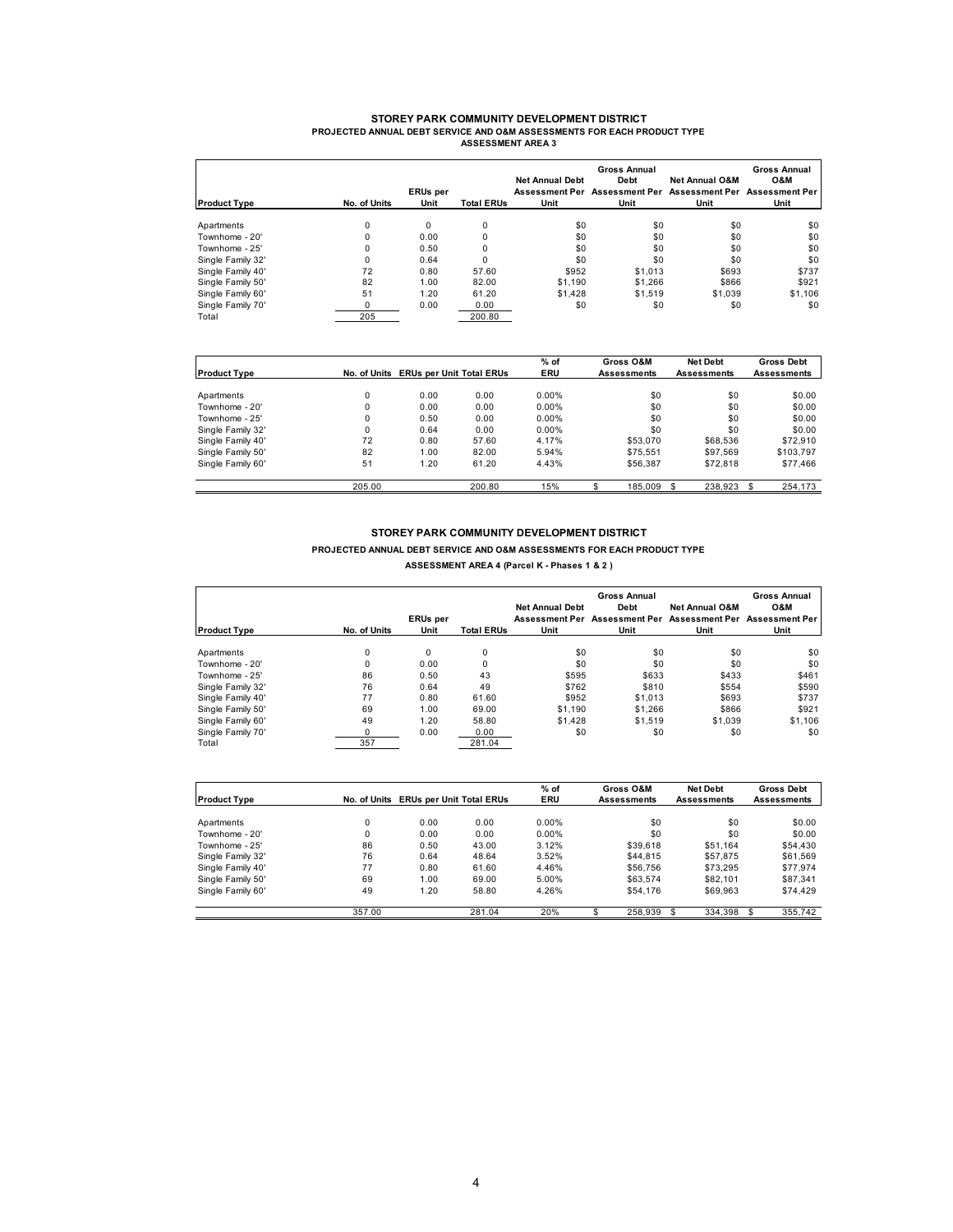#### **STOREY PARK COMMUNITY DEVELOPMENT DISTRICT PROJECTED ANNUAL DEBT SERVICE AND O&M ASSESSMENTS FOR EACH PRODUCT TYPE**

| ASSESSMENT AREA 5 (Parcel K - Phase 3) |  |  |  |  |  |
|----------------------------------------|--|--|--|--|--|
|----------------------------------------|--|--|--|--|--|

| <b>Product Type</b> | No. of Units | <b>ERUs per</b><br>Unit | <b>Total ERUs</b> | <b>Net Annual Debt</b><br>Unit | <b>Gross Annual</b><br><b>Debt</b><br>Unit | <b>Net Annual O&amp;M</b><br>Unit | <b>Gross Annual</b><br><b>O&amp;M</b><br>Assessment Per Assessment Per Assessment Per Assessment Per<br>Unit |
|---------------------|--------------|-------------------------|-------------------|--------------------------------|--------------------------------------------|-----------------------------------|--------------------------------------------------------------------------------------------------------------|
| Apartments          | 0            | 0                       | 0                 | \$0                            | \$0                                        | \$0                               | \$0                                                                                                          |
| Townhome - 20'      | 0            | 0.00                    | $\Omega$          | \$0                            | \$0                                        | \$0                               | \$0                                                                                                          |
| Townhome - 25'      | 65           | 0.50                    | 33                | \$0                            | \$0                                        | \$433                             | \$461                                                                                                        |
| Single Family 32'   | 58           | 0.64                    | 37                | \$0                            | \$0                                        | \$554                             | \$590                                                                                                        |
| Single Family 40'   | 43           | 0.80                    | 34.40             | \$0                            | \$0                                        | \$693                             | \$737                                                                                                        |
| Single Family 50'   | 54           | 1.00                    | 54.00             | \$0                            | \$0                                        | \$866                             | \$921                                                                                                        |
| Single Family 60'   | 11           | 1.20                    | 13.20             | \$0                            | \$0                                        | \$1,039                           | \$1,106                                                                                                      |
| Single Family 70'   | $\Omega$     | 0.00                    | 0.00              | \$0                            | \$0                                        | \$0                               | \$0                                                                                                          |
| Total               | 231          |                         | 171.22            |                                |                                            |                                   |                                                                                                              |

|                     |          |                                       |        | $%$ of     | Gross O&M          |          | <b>Net Debt</b>    | <b>Gross Debt</b>  |
|---------------------|----------|---------------------------------------|--------|------------|--------------------|----------|--------------------|--------------------|
| <b>Product Type</b> |          | No. of Units ERUs per Unit Total ERUs |        | <b>ERU</b> | <b>Assessments</b> |          | <b>Assessments</b> | <b>Assessments</b> |
|                     |          |                                       |        |            |                    |          |                    |                    |
| Apartments          | 0        | 0.00                                  | 0.00   | 0.00%      |                    | \$0      | \$0                | \$0.00             |
| Townhome - 20'      | $\Omega$ | 0.00                                  | 0.00   | 0.00%      |                    | \$0      | \$0                | \$0.00             |
| Townhome - 25'      | 65       | 0.50                                  | 32.50  | 2.35%      |                    | \$29.944 | \$0                | \$0.00             |
| Single Family 32'   | 58       | 0.64                                  | 37.12  | 2.69%      |                    | \$34.201 | \$0                | \$0.00             |
| Single Family 40'   | 43       | 0.80                                  | 34.40  | 2.49%      |                    | \$31.695 | \$0                | \$0.00             |
| Single Family 50'   | 54       | 1.00                                  | 54.00  | 3.91%      |                    | \$49.753 | \$0                | \$0.00             |
| Single Family 60'   | 11       | 1.20                                  | 13.20  | 0.96%      |                    | \$12.162 | \$0                | \$0.00             |
|                     | 231.00   |                                       | 171.22 | 12%        |                    | 157.755  | -                  |                    |
|                     |          |                                       |        |            |                    |          |                    |                    |
|                     |          |                                       |        |            |                    |          |                    |                    |

| 1727.00 | 1380.06 | 100% | 1.500<br>27.<br>1.532<br> |
|---------|---------|------|---------------------------|
|         |         |      |                           |

**STOREY PARK COMMUNITY DEVELOPMENT DISTRICT PROJECTED ANNUAL DEBT SERVICE AND O&M ASSESSMENTS FOR EACH PRODUCT TYPE SUMMARY OF PROPOSED INCREASE**

| <b>Product Type</b> | <b>Units</b> | <b>Gross Annual</b><br>O&M<br>Unit<br>FY 2022 | <b>Gross Annual</b><br>O&M<br>Assessment Per Assessment Per<br>FY 2023<br>Unit | Adopted<br><b>Increase Per</b><br>Unit | % Increase |
|---------------------|--------------|-----------------------------------------------|--------------------------------------------------------------------------------|----------------------------------------|------------|
|                     |              |                                               |                                                                                |                                        |            |
| Townhome - 20'      | 18           | \$340                                         | \$369                                                                          | \$28                                   | 8%         |
| Townhome - 25'      | 325          | \$425                                         | \$461                                                                          | \$35                                   | 8%         |
| Single Family 32'   | 364          | \$545                                         | \$590                                                                          | \$45                                   | 8%         |
| Single Family 40'   | 386          | \$681                                         | \$737                                                                          | \$56                                   | 8%         |
| Single Family 50'   | 461          | \$851                                         | \$921                                                                          | \$70                                   | 8%         |
| Single Family 60'   | 173          | \$1.021                                       | \$1,106                                                                        | \$84                                   | 8%         |

| <b>Product Type</b> | <b>Units</b> | Gross O&M<br><b>Assessments</b><br>FY 2022 | Gross O&M<br><b>Assessments</b><br>FY 2023 | Adopted<br>Increase | % Increase |
|---------------------|--------------|--------------------------------------------|--------------------------------------------|---------------------|------------|
| Townhome - 20'      | 18           | \$6.127                                    | \$6.634                                    | \$507               | 8%         |
| Townhome - 25'      | 325          | \$138,278                                  | \$149.721                                  | \$11,443            | 8%         |
| Single Family 32'   | 364          | \$198.238                                  | \$214,640                                  | \$16,402            | 8%         |
| Single Family 40'   | 386          | \$262,773                                  | \$284.516                                  | \$21.742            | 8%         |
| Single Family 50'   | 461          | \$392.288                                  | \$424.747                                  | \$32.459            | 8%         |
| Single Family 60'   | 173          | \$176.657                                  | \$191.274                                  | \$14,617            | 8%         |
|                     | .727         | 1,174,361                                  | 1,271,532                                  | 97,170              |            |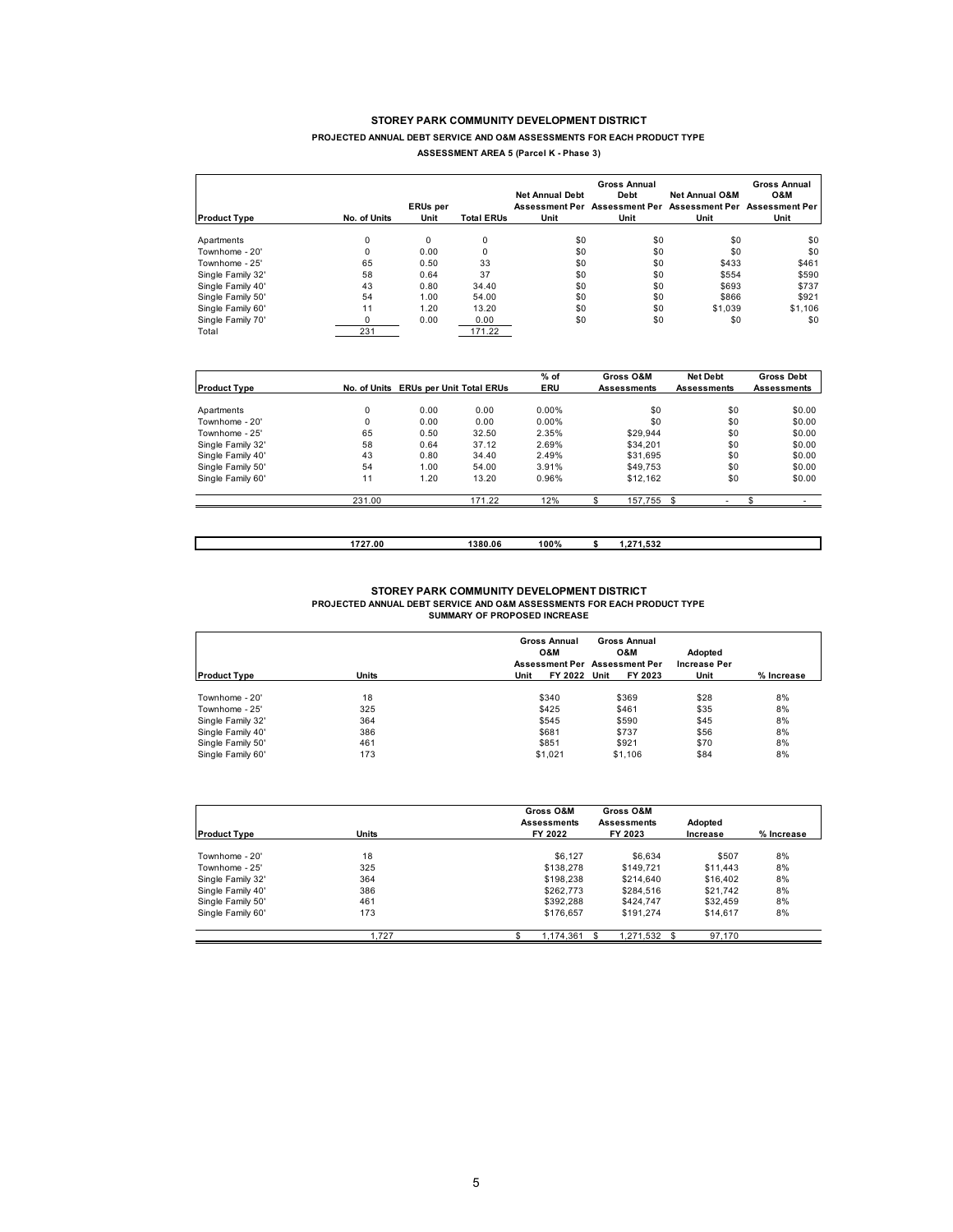GENERAL FUND BUDGET

#### **REVENUES:**

#### *Special Assessments*

The District will levy a non-ad valorem assessment on all the assessable property (AA1, AA2, AA3 & AA4) within the District in order to pay for the operating expenditures during the fiscal year. These assessments are billed on tax bills and those outside AA1-AA4 will be directly billed to the property owners.

#### **EXPENDITURES:**

#### **Administrative:**

#### *Supervisor Fees*

Chapter 190, Florida Statutes, allows for each Board member to receive \$200 per meeting, not to exceed \$4,800 per year paid to each Supervisor for the time devoted to District business and meetings. The amount is based on 5 supervisors attending 12 meetings during the fiscal year.

#### *FICA Expense*

Represents the Employer's share of Social Security and Medicare taxes withheld from Board of Supervisor checks.

#### *Engineering*

The District's Engineer, Poulos & Bennet, will be providing general engineering services to the District, e.g. attendance and preparation for monthly board meetings, review invoices and requisitions, preparation and review of contract specifications and bid documents, and various projects assigned as directed by the Board of Supervisors and the District Manager.

#### *Attorney*

The District's Attorney, Latham, Luna, Eden & Beaudine, LLP, will be providing general legal services to the District, e.g. attendance and preparation for monthly Board meetings, preparation and review of agreements and resolutions, and other research as directed by the Board of Supervisors and the District Manager.

#### *Arbitrage*

The District will contract with an independent certified public accountant to annually calculate the District's Arbitrage Rebate Liability on the Series 2015 Special Assessment Revenue Bonds & Series 2021 Special Assessment Revenue Bonds. The District has contracted with Grau & Associates for this service. The District expects to issue a new bond issuance before the end of FY2022.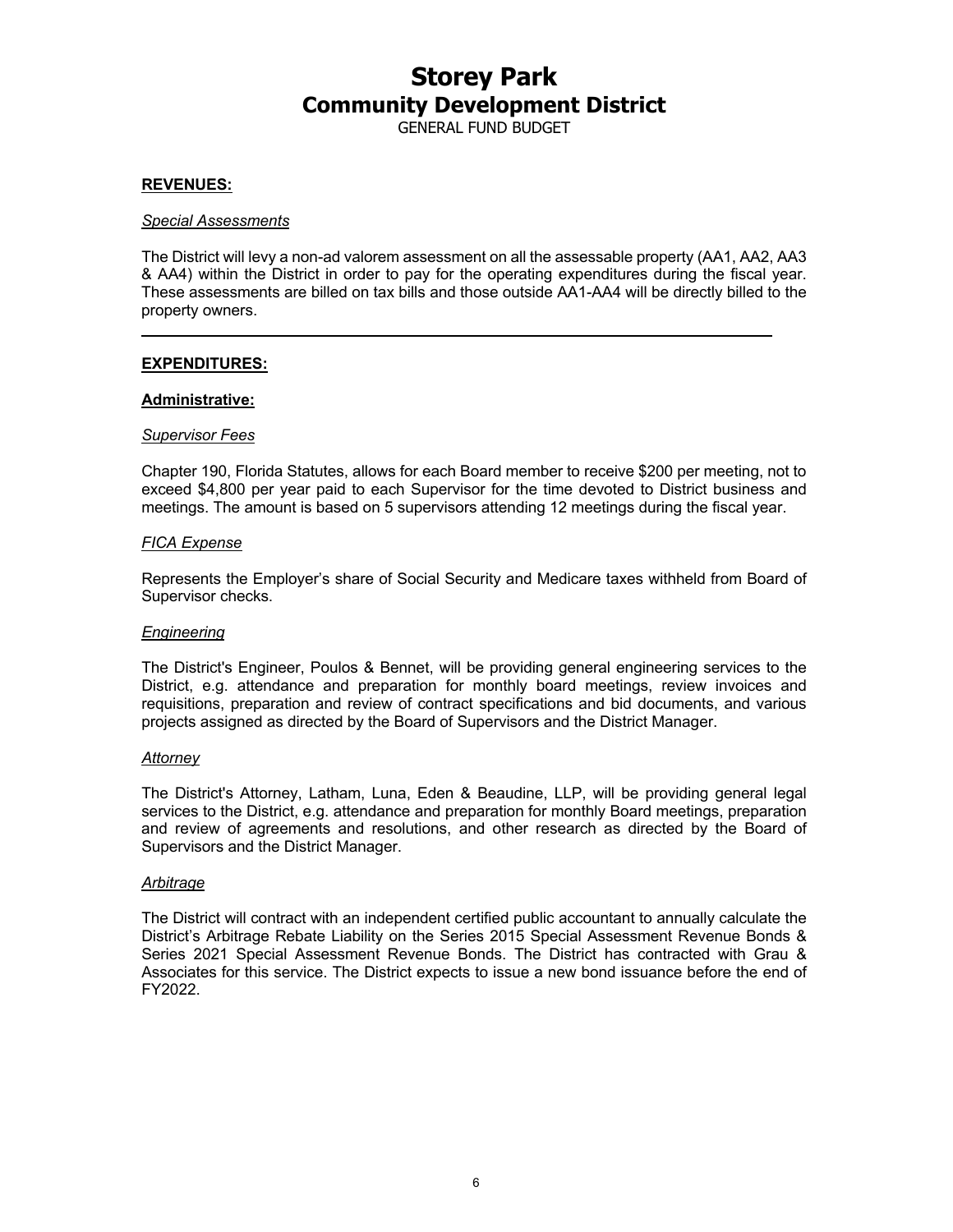GENERAL FUND BUDGET

#### *Dissemination Agent*

The District is required by the Security and Exchange Commission to comply with Rule 15C2- 12(b)(5) which relates to additional reporting requirements for unrated bond issues. The District has contracted with Governmental Management Services-Central Florida, LLC for this service on Series 2015, 2018, 2019 & 2021 Special Assessment Bonds. The District expects to issue a new bond issuance before the end of FY2022.

#### *Annual Audit*

The District is required by Florida Statutes to arrange for an independent audit of its financial records by and Independent Certified Public Accounting Firm. The District's current auditing firm is Grau & Associates.

#### *Trustee Fees*

The District will pay annual trustee fees for the Series 2015 Special Assessment Bonds, the Series 2018 Special Assessment Bonds, the Series 2019 Special Assessments Bonds and the upcoming Series 2021 Special Assessments Bonds held at Regions Bank. The District expects to issue a new bond issuance before the end of FY2022.

#### *Assessment Administration*

The District has contracted with Governmental Management Services-Central Florida, LLC to administer the collection of a Non-Ad Valorem assessment on all assessable property within the District.

#### *Management Fees*

The District has contracted with Governmental Management Services-Central Florida, LLC to provide Management, Accounting and Recording Secretary Services for the District. The services include, but are not limited to, recording and transcription of board meetings, administrative services, budget preparation, all financial reports, annual audits, etc.

#### *Information Technology*

The District has contracted with Governmental Management Services-Central Florida, LLC for costs related to the District's information systems, which include but are not limited to video conferencing services, cloud storage services and servers, security, accounting software, etc.

#### *Website Maintenance*

The District has contracted with Governmental Management Services-Central Florida, LLC for the costs associated with monitoring and maintaining the District's website created in accordance with Chapter 189, Florida Statutes. These services include site performance assessments, security and firewall maintenance, updates, document uploads, hosting and domain renewals, website backups, etc.

#### *Telephone*

Telephone and fax machine.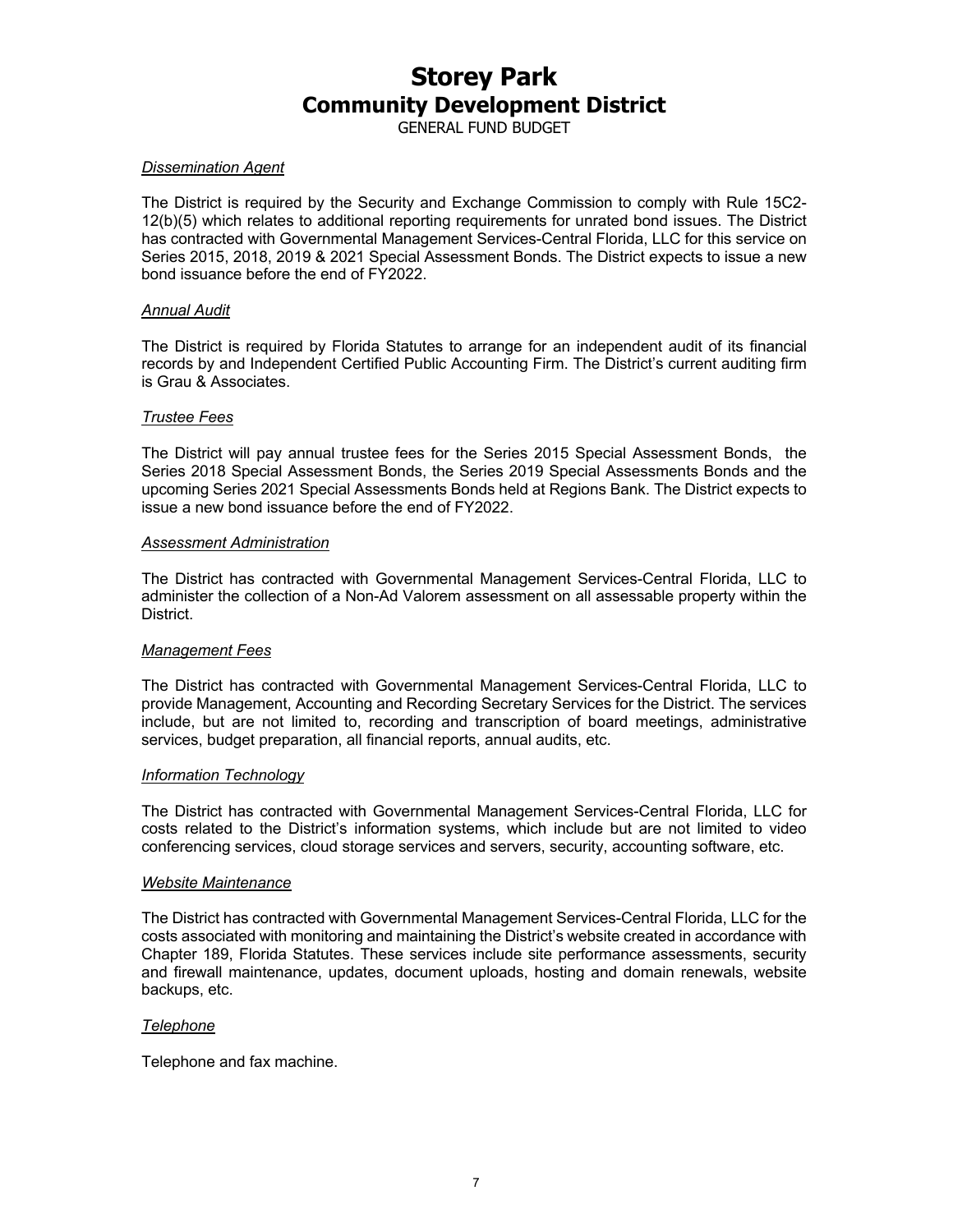GENERAL FUND BUDGET

#### *Postage*

Mailing of Board meeting agenda packages, overnight deliveries, correspondence, etc.

#### *Insurance*

The District's general liability, public officials liability and property insurance coverages. The coverage is provided by Florida Insurance Alliance (FIA). FIA specializes in providing insurance coverage to governmental agencies.

#### *Printing & Binding*

Printing and Binding agenda packages for board meetings, printing of computerized checks, correspondence, stationary, envelopes, photocopies and other printed material.

#### *Legal Advertising*

The District is required to advertise various notices for monthly Board meetings, public hearings, etc in a newspaper of general circulation.

#### *Other Current Charges*

Bank charges and any other miscellaneous expenses incurred during the year.

#### *Property Appraiser*

Represents any fee the District may be charged by Orange County Property Appraiser's office for assessment administration services.

#### *Office Supplies*

Miscellaneous office supplies.

#### *Dues, Licenses & Subscriptions*

The District is required to pay an annual fee to the Florida Department of Economic Opportunity for \$175. This is the only expense under this category for the District.

#### **Operation & Maintenance:**

#### *Contract Services*

#### *Field Management*

Provide onsite field management of contracts for the District such as landscape and lake maintenance. Services to include onsite inspections, meetings with contractors and monitoring of utility accounts, attend Board meetings and receive and respond to property owner phone calls and emails.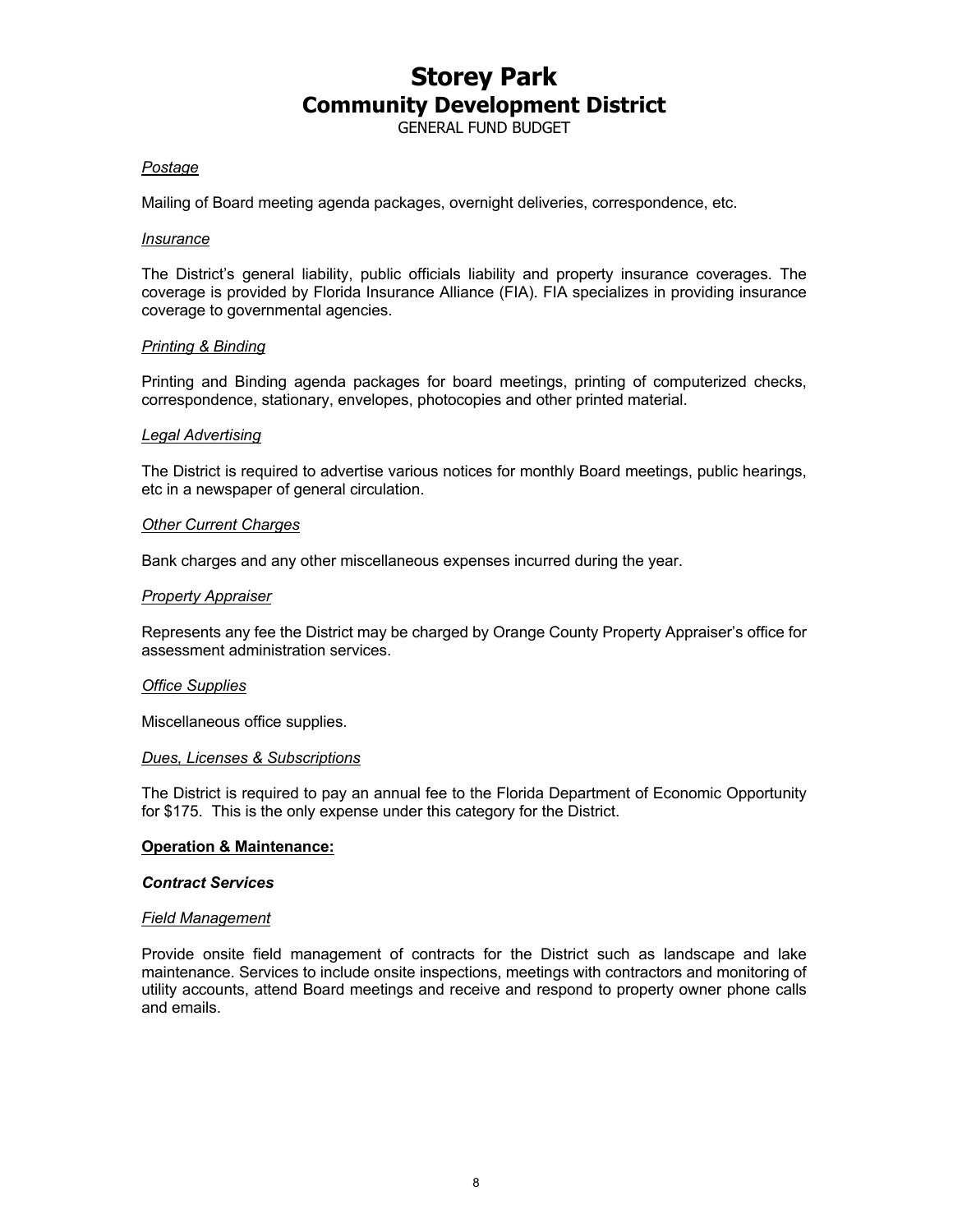GENERAL FUND BUDGET

#### *Landscape Maintenance*

The District will maintain the landscaping within the common areas of the District after installation of landscape material has been completed. Amount budgeted represents current areas being maintained and a contingency for areas due to come online during fiscal year.

| <b>Description</b>               | <b>Monthly</b> | Annual        |
|----------------------------------|----------------|---------------|
| <b>Landscape Maintenance:</b>    |                |               |
| <b>OmegaScapes</b>               |                |               |
| Common Area                      | \$24,990       | \$<br>299,880 |
| Phase L1                         | \$600          | \$<br>7,206   |
| Phase L <sub>2</sub>             | \$900          | \$<br>10,803  |
| Future Phase I4                  | \$583          | \$<br>6,996   |
| Phase I5                         | \$874          | \$<br>10,488  |
| Parcel K                         | \$5,540        | \$<br>66,480  |
| 2 Additional Ponds - Dowden Road | \$530          | \$<br>6,360   |
| <b>Yellowstone Landscape</b>     |                |               |
| Dowden Road East                 | \$2,940        | \$<br>35,280  |
| <b>Contingency</b>               |                | \$<br>22,175  |
| Total                            |                | \$<br>465,667 |

#### *Lake Maintenance*

Represents cost for maintaining 4 retention ponds and 5 additional ponds within the District boundaries as well as contingency for additional ponds due to come on line during fiscal year. The District has contracted with Applied Aquatic Management Inc. for these services.

| <b>Description</b>                           | <b>Monthly</b> | Annual   |
|----------------------------------------------|----------------|----------|
| Lake Maintenance:                            |                |          |
| 4 Retention Ponds                            | \$285          | \$3,420  |
| L-2, L-4 & L-5 Ponds                         | \$300          | \$3,600  |
| L6-1 & L6-2 Ponds                            | \$295          | \$3,540  |
| L-7, M1 Prcl M Tracts A & F, Ponds 1-2 & 1-3 | \$600          | \$7,200  |
| K-1, K-2 & K-4                               | \$1,230        | \$14,760 |
| 2 Additional Ponds - Dowden Road             | \$630          | \$7,560  |
| Contingency                                  |                | \$1,225  |
| <b>Total</b>                                 |                | \$41,305 |

#### *Mitigation Monitoring & Maintenance*

Represents estimated costs for environmental monitoring, reporting and maintenance of mitigation areas within the District boundaries.

#### *Repairs & Maintenance*

#### *Repairs – General*

Represents any miscellaneous repairs throughout the fiscal year to the common areas maintained by the District that are not covered under any other expense line item.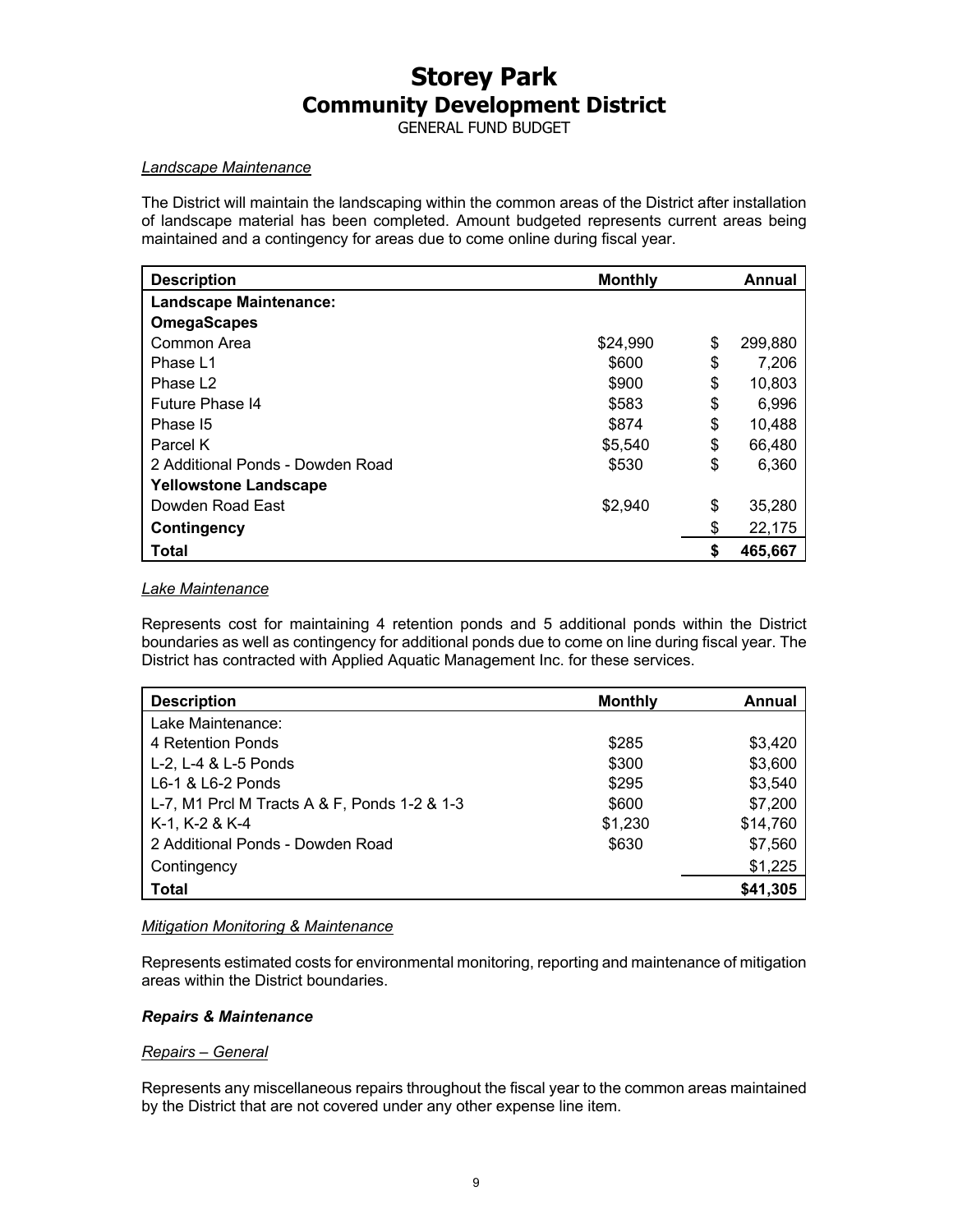GENERAL FUND BUDGET

#### *Operating Supplies*

Represents estimated costs of supplies purchased for operating and maintaining the District.

#### *Landscape Contingency*

Represents estimated costs for any additional services not included in the landscape contract.

#### *Irrigation Repairs*

Represents estimated costs for repairs to the irrigation system.

#### *Roadways & Sidewalks*

Represented estimated costs for any maintenance of roadways and sidewalks.

#### *Trail & Boardwalk Maintenance*

Represents estimated costs for any maintenance to the trail and boardwalk.

#### *Dog Park Maintenance*

Represents estimated costs for any maintenance to the dog park.

#### *Signage*

Represents estimated cost to maintain all signs.

#### *Pressure Washing*

Represents estimated cost to pressure wash areas within the District boundaries.

#### *Enhanced Traffic Enforcement*

Represents proposed costs from Orlando Police Department to provide traffic enforcement 3 days a week by an officer for 4 hours each day.

#### *Utilities*

#### *Electric*

Represents cost of electric for items such as irrigation controllers, monument lighting, etc. and reclaimed water for irrigation of common areas. District currently has three accounts with Duke Energy.

| <b>Description</b>                    | <b>Monthly</b> | Annual  |
|---------------------------------------|----------------|---------|
| 11647 Epic Avenue                     | \$15           | \$180   |
| 11868 Dowden Road                     | \$35           | \$420   |
| 13903 Storey Park Blvd Sign           | \$45           | \$540   |
| Contingency (Approx. 8 Future Meters) |                | \$1,860 |
| Total                                 |                | \$3,000 |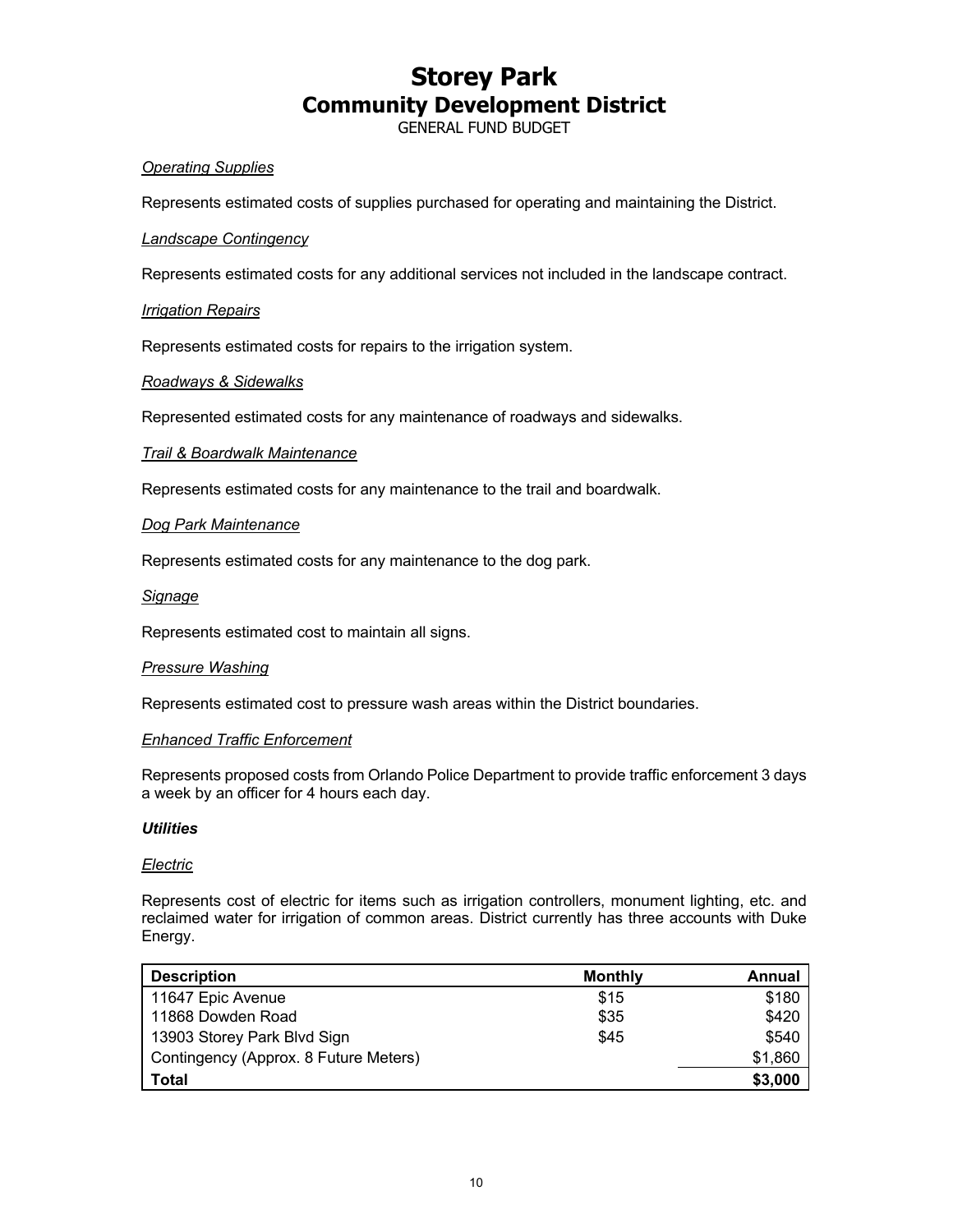GENERAL FUND BUDGET

#### *Water & Sewer*

Represents cost of reclaimed water within the common areas of the District. District currently has one master account with Orange County Utilities that covers four service locations.

| <b>Description</b>                      | <b>Monthly</b> | Annual   |
|-----------------------------------------|----------------|----------|
| Orange County Utilities Acct#4516746301 | \$2,200        | \$26,400 |
| 11002 History Avenue                    |                |          |
| 11354 Dowden Road                       |                |          |
| 11548 Thriller Lane                     |                |          |
| 11801 Imaginary Way                     |                |          |
| 11810 Sonnet Avenue                     |                |          |
| 11836 Prologue Avenue                   |                |          |
| 11883 Prologue Avenue                   |                |          |
| 11943 Hometown Place                    |                |          |
| 12069 Satire Street                     |                |          |
| 12094 Ballad Place                      |                |          |
| 12181 Philosophy Way                    |                |          |
| 12281 Satire Street                     |                |          |
| 12330 Folklore Lane                     |                |          |
| <b>Future Areas</b>                     |                | \$3,600  |
| Total                                   |                | \$30,000 |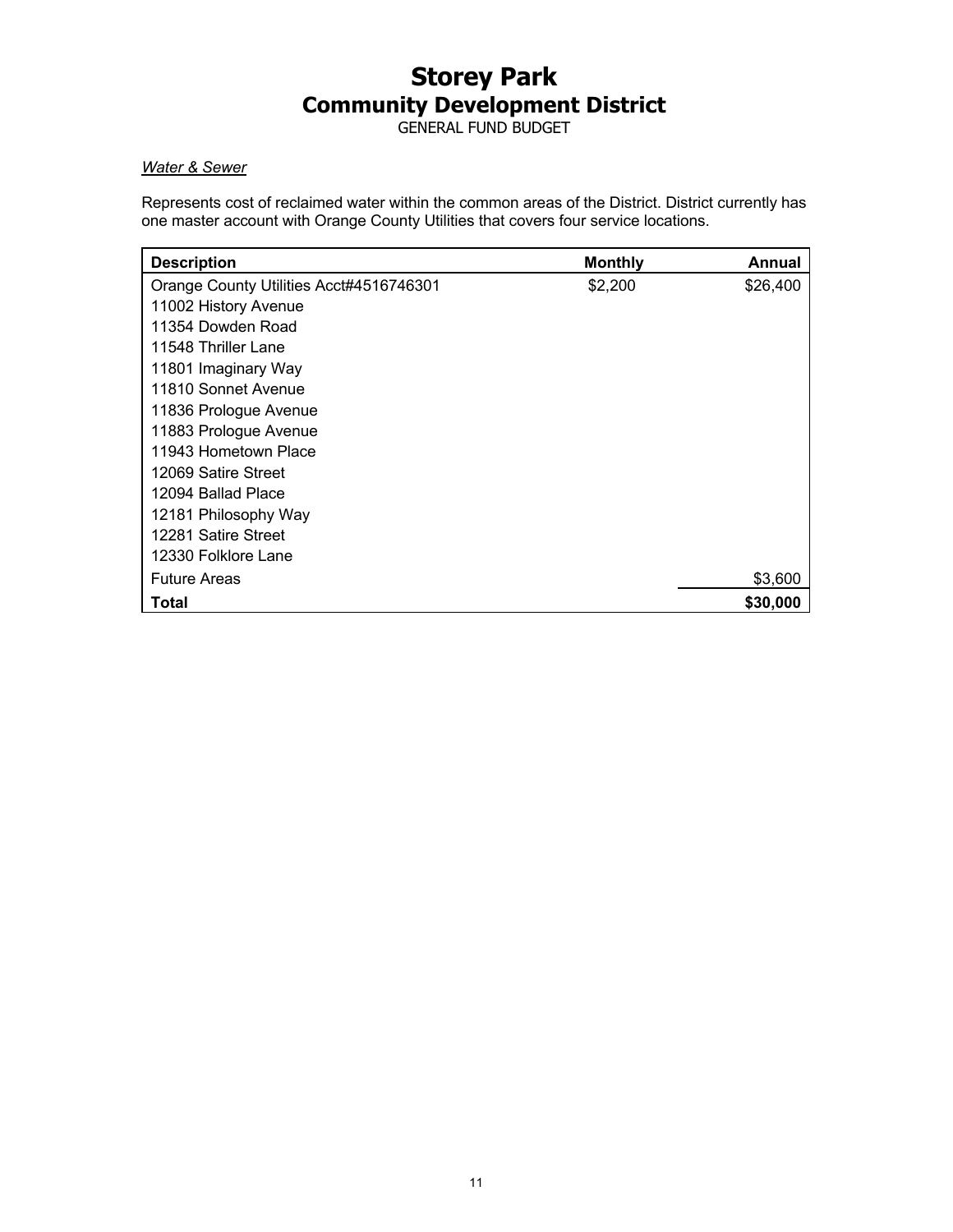GENERAL FUND BUDGET

#### *Streetlights*

Represents cost of electric for streetlights currently billed to the District and small contingency. District currently has thirteen accounts with Duke Energy.

| <b>Description</b>                       | <b>Monthly</b> | <b>Annual</b> |
|------------------------------------------|----------------|---------------|
| 000 Dowden Rd. Lite, SL (42)             | \$1,525        | \$18,300      |
| 000 Dowden Rd. Ph 2 SL                   | \$225          | \$2,700       |
| 000 Dowden Rod Ph3 & 4 SL                | \$825          | \$9,900       |
| 000 Innovation Way S Ph 1 SL             | \$600          | \$7,200       |
| 000 Storey Time Dr. Lite SL L PH1&2 (77) | \$3,100        | \$37,200      |
| 000 Wewahootee Rd. Connector Rd SL       | \$825          | \$9,900       |
| 000 Wewahootee Rd. Lite PH4 SL (33)      | \$1,325        | \$15,900      |
| 000 Wewahootee Rd. Lite PH3 SL (50)      | \$2,005        | \$24,060      |
| 000 Wewahootee Rd. Lite PH1B SL (33)     | \$1,325        | \$15,900      |
| 00 State Road 528 Lite                   | \$1,525        | \$18,300      |
| 0000 State Road 528 Lite                 | \$1,040        | \$12,480      |
| 0000 State Road 528 Lite SP L PH3        | \$1,325        | \$15,900      |
| 0 Dowden Rd. Lite Parcel K Ph1 SL        | \$525          | \$6,300       |
| Parcel K PH I, PH II & PH III            |                | \$78,300      |
| Contingency                              |                | \$10,000      |
| <b>Total</b>                             |                | \$282,340     |

#### *Other*

#### *Property Insurance*

Represents estimated costs for the annual coverage of property insurance. Coverage will be provided by Florida Insurance Alliance (FIA). FIA specializes in providing insurance coverage to governmental agencies.

#### *Contingency*

Represents estimated costs for any maintenance expenses not properly classified in any of the other accounts.

#### Capital Outlay

Represents estimated costs for any capital project expenses.

| <b>FY23 Proposed Expenses</b> | Annual   |
|-------------------------------|----------|
| Parcel K Signage              | \$25,000 |
| Concrete & Curb Replacement   | \$35,000 |
| Total                         | \$60,000 |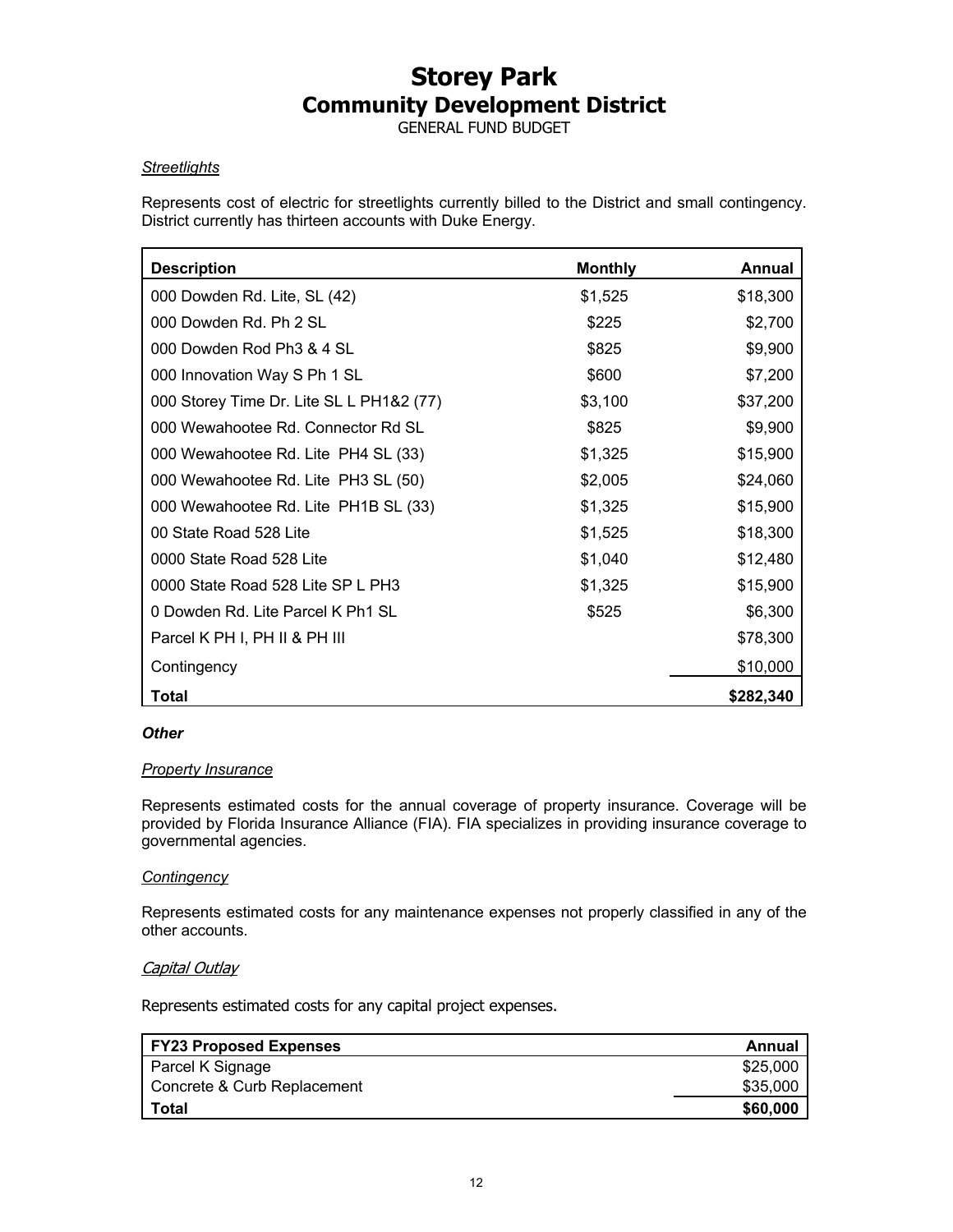#### **Community Development District**

#### **Fiscal Year 2023 Debt Service Fund Series 2015**

|                                       | Adopted<br><b>Budget</b> | Actual<br><b>Thru</b> | Projected<br>Next 6 | <b>Total</b><br><b>Thru</b> | Proposed<br><b>Budget</b> |
|---------------------------------------|--------------------------|-----------------------|---------------------|-----------------------------|---------------------------|
|                                       | FY2022                   | 3/31/22               | <b>Months</b>       | 9/30/22                     | FY2023                    |
| <b>Revenues</b>                       |                          |                       |                     |                             |                           |
| Assessments - Tax Roll                | \$616,298                | \$525,824             | \$90,474            | \$616,298                   | \$616,298                 |
| Interest                              | \$50                     | \$33                  | \$22                | \$55                        | \$50                      |
| <b>Carry Forward Surplus</b>          | \$616,346                | \$449,694             | \$0                 | \$449,694                   | \$457,632                 |
| <b>Total Revenues</b>                 | \$1,232,694              | \$975,552             | \$90,496            | \$1,066,048                 | \$1,073,980               |
| <b>Expenses</b>                       |                          |                       |                     |                             |                           |
| Special Call - 11/1                   | \$0                      | \$10,000              | \$0                 | \$10,000                    | \$0                       |
| Interest - 11/1                       | \$211,359                | \$211,359             | \$0                 | \$211,359                   | \$207,056                 |
| Principal - 11/1                      | \$180,000                | \$180,000             | \$0                 | \$180,000                   | \$190,000                 |
| Interest - 5/1                        | \$207,309                | \$0                   | \$207,056           | \$207,056                   | \$202,781                 |
| <b>Total Expenditures</b>             | \$598,668                | \$401,359             | \$207,056           | \$608,416                   | \$599,838                 |
| <b>Excess Revenues/(Expenditures)</b> | \$634,026                | \$574,192             | (\$116,560)         | \$457,632                   | \$474,142                 |
|                                       |                          |                       |                     | <b>Principal - 11/1/23</b>  | \$200,000                 |

**Interest - 11/1/23 Total** 

**\$202,781 \$402,781**

|                     |                      | <b>Gross Per</b> | Gross     | <b>Net</b> |
|---------------------|----------------------|------------------|-----------|------------|
| <b>Product Type</b> | <b>Platted Units</b> | Unit             | Total     | Total      |
| Apartments          | 0                    | \$0              | \$0       | \$0        |
| Townhome - 20'      | 18                   | \$506            | \$9,108   | \$8,562    |
| Townhome - 25'      | 117                  | \$633            | \$74.061  | \$69,617   |
| Single Family - 32' | 170                  | \$810            | \$137,700 | \$129,438  |
| Single Family - 40' | 159                  | \$1,013          | \$161,067 | \$151,403  |
| Single Family - 50' | 161                  | \$1,266          | \$203,826 | \$191,596  |
| Single Family - 60' | 46                   | \$1,519          | \$69,874  | \$65,682   |
|                     | 671                  |                  | \$655,636 | \$616,298  |
| Commercial          | 82                   | \$0              | \$0       |            |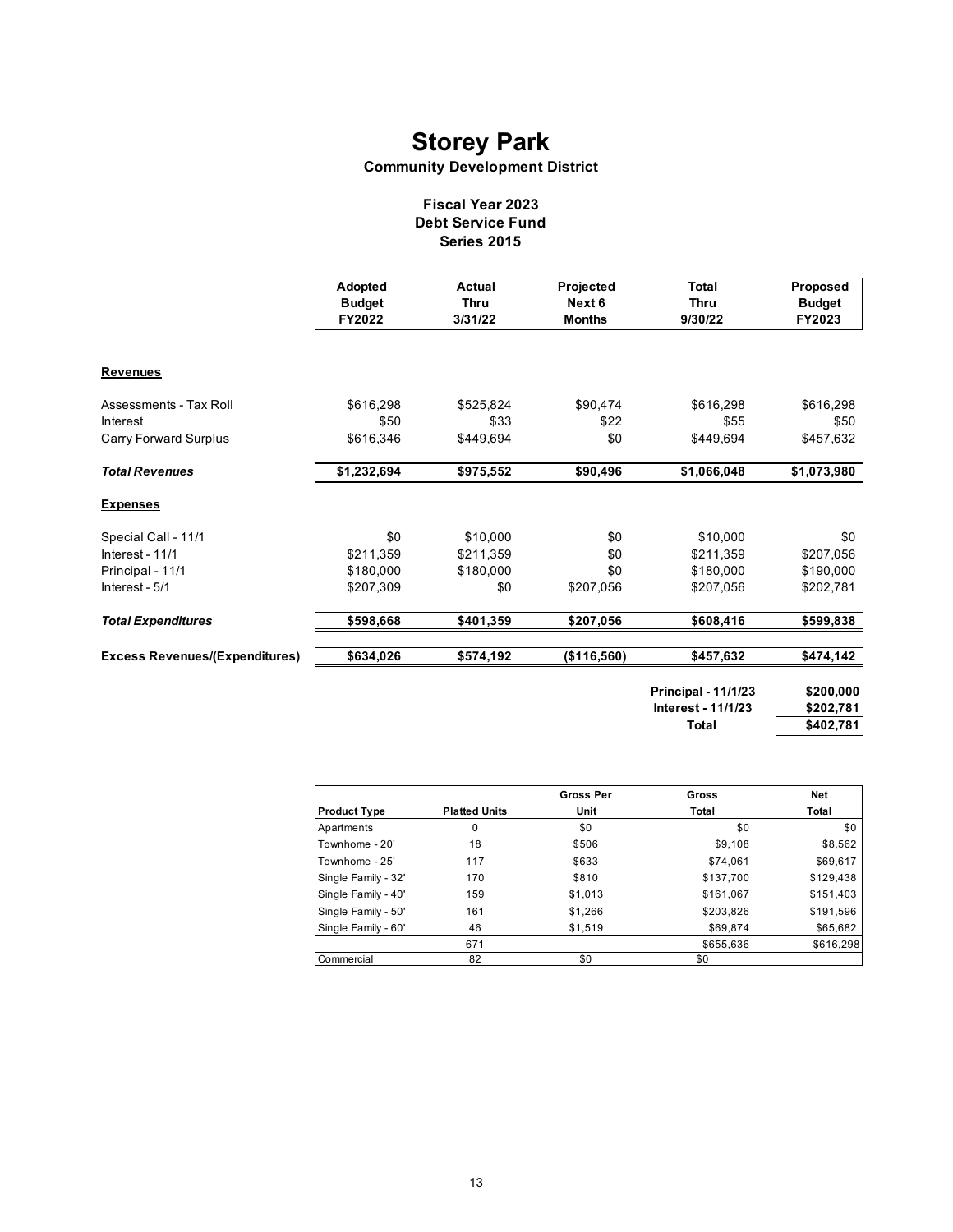### **Storey Park Community Development District Series 2015, Special Assessment Bonds (Term Bonds Combined)**

| <b>Date</b> | <b>Balance</b> |                 | Principal |                          | <b>Interest</b> |                 | Annual     |
|-------------|----------------|-----------------|-----------|--------------------------|-----------------|-----------------|------------|
|             |                |                 |           |                          |                 |                 |            |
| 5/1/22      | \$8,270,000    | \$              |           | \$                       | 207,056.25      | \$              |            |
| 11/1/22     | \$8,270,000    | $\overline{\$}$ | 190,000   | $\overline{\mathcal{S}}$ | 207,056.25      | $\overline{\$}$ | 604,112.50 |
| 5/1/23      | \$8,080,000    | \$              |           | \$                       | 202,781.25      | \$              |            |
| 11/1/23     | \$8,080,000    | \$              | 200,000   | \$                       | 202,781.25      | $\overline{\$}$ | 605,562.50 |
| 5/1/24      | \$7,880,000    | \$              |           | \$                       | 198,281.25      | \$              |            |
| 11/1/24     | \$7,880,000    | \$              | 205,000   | \$                       | 198,281.25      | \$              | 601,562.50 |
| 5/1/25      | \$7,675,000    | \$              |           | \$                       | 193,668.75      | \$              |            |
| 11/1/25     | \$7,675,000    | \$              | 215,000   | \$                       | 193,668.75      | \$              | 602,337.50 |
| 5/1/26      | \$7,235,000    | \$              |           | \$                       | 188,831.25      | \$              |            |
| 11/1/26     | \$7,235,000    | \$              | 225,000   | \$                       | 188,831.25      | \$              | 602,662.50 |
| 5/1/27      | \$7,235,000    | \$              |           | \$                       | 183,768.75      | \$              |            |
| 11/1/27     | \$7,235,000    | \$              | 235,000   | \$                       | 183,768.75      | \$              | 602,537.50 |
| 5/1/28      | \$7,000,000    | \$              |           | \$                       | 177,893.75      | \$              |            |
| 11/1/28     | \$7,000,000    | \$              | 250,000   | \$                       | 177,893.75      | \$              | 605,787.50 |
| 5/1/29      | \$6,750,000    | \$              |           | \$                       | 171,643.75      | \$              |            |
| 11/1/29     | \$6,750,000    | \$              | 260,000   | \$                       | 171,643.75      | \$              | 603,287.50 |
| 5/1/30      | \$6,490,000    | \$              |           | \$                       | 165,143.75      | \$              |            |
| 11/1/30     | \$6,490,000    | \$              | 275,000   | \$                       | 165,143.75      | \$              | 605,287.50 |
| 5/1/31      | \$6,215,000    | \$              |           | \$                       | 158,268.75      | \$              |            |
| 11/1/31     | \$6,215,000    | \$              | 285,000   | \$                       | 158,268.75      | \$              | 601,537.50 |
| 5/1/32      | \$5,930,000    | \$              |           | \$                       | 151,143.75      | \$              |            |
| 11/1/32     | \$5,930,000    | \$              | 300,000   | \$                       | 151,143.75      | \$              | 602,287.50 |
| 5/1/33      | \$5,630,000    | \$              |           | \$                       | 143,643.75      | \$              |            |
| 11/1/33     | \$5,630,000    | \$              | 315,000   | \$                       | 143,643.75      | \$              | 602,287.50 |
| 5/1/34      | \$5,315,000    | \$              |           | \$                       | 135,768.75      | \$              |            |
| 11/1/34     | \$5,315,000    | \$              | 335,000   | \$                       | 135,768.75      | \$              | 606,537.50 |
| 5/1/35      | \$4,980,000    | \$              |           | \$                       | 127,393.75      | \$              |            |
| 11/1/35     | \$4,980,000    | \$              | 350,000   | \$                       | 127,393.75      | \$              | 604,787.50 |
| 5/1/36      | \$4,630,000    | \$              |           | \$                       | 118,643.75      | \$              |            |
| 11/1/36     | \$4,630,000    | \$              | 365,000   | \$                       | 118,643.75      | \$              | 602.287.50 |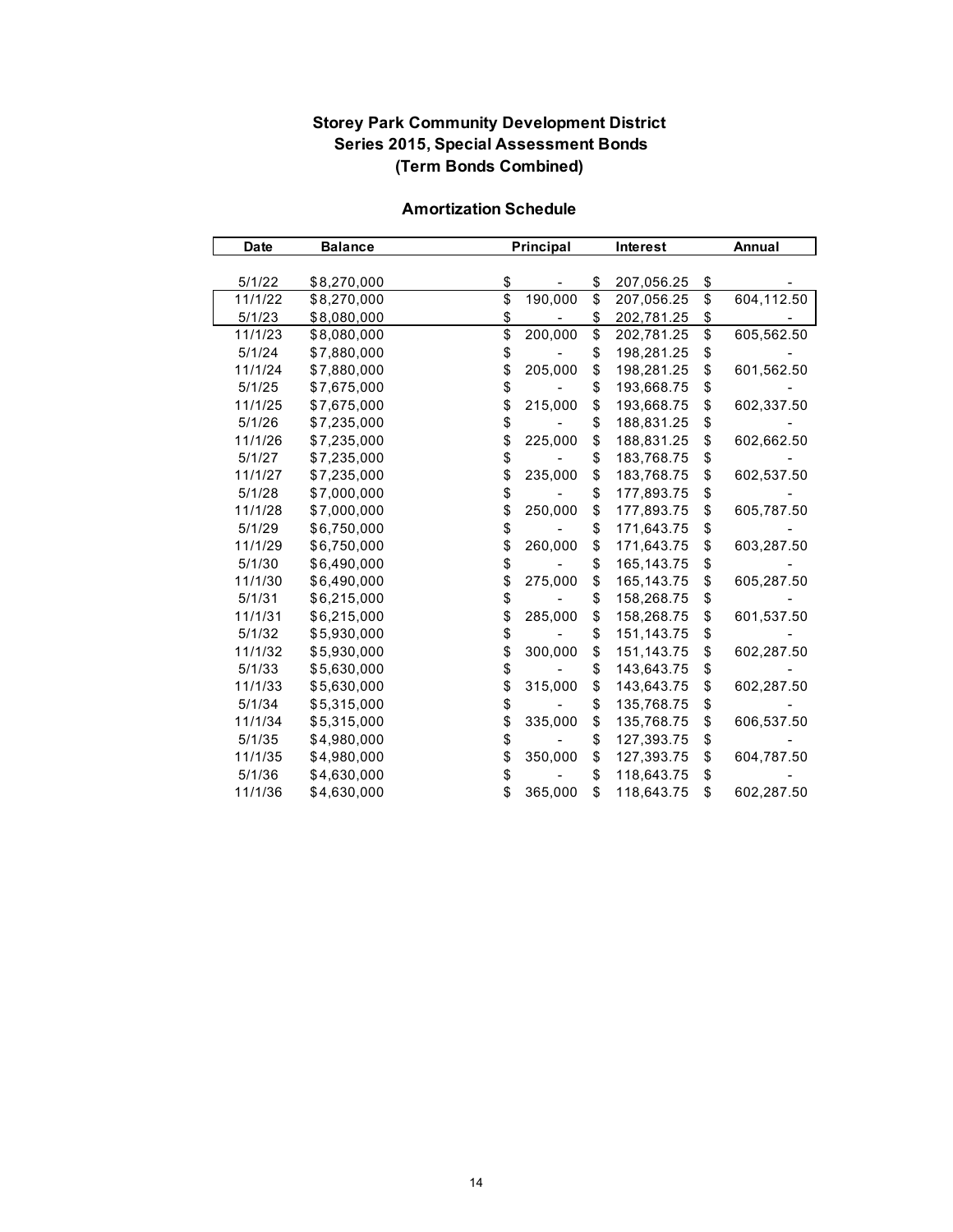### **Storey Park Community Development District Series 2015, Special Assessment Bonds (Term Bonds Combined)**

| <b>Date</b> | <b>Balance</b> | Principal<br><b>Interest</b> |    |                | Annual |                 |
|-------------|----------------|------------------------------|----|----------------|--------|-----------------|
|             |                |                              |    |                |        |                 |
| 5/1/37      | \$4,265,000    | \$                           | \$ | 109,290.63     | \$     |                 |
| 11/1/37     | \$4,265,000    | \$<br>385,000                | \$ | 109,290.63     | \$     | 603,581.25      |
| 5/1/38      | \$3,880,000    | \$                           | \$ | 99,425.00      | \$     |                 |
| 11/1/38     | \$3,880,000    | \$<br>405,000                | \$ | 99,425.00      | \$     | 603,850.00      |
| 5/1/39      | \$3,475,000    | \$                           | \$ | 89,046.88      | \$     |                 |
| 11/1/39     | \$3,475,000    | \$<br>425,000                | \$ | 89,046.88      | \$     | 603,093.75      |
| 5/1/40      | \$3,050,000    | \$                           | \$ | 78,156.25      | \$     |                 |
| 11/1/40     | \$3,050,000    | \$<br>445,000                | \$ | 78,156.25      | \$     | 601,312.50      |
| 5/1/41      | \$2,605,000    | \$                           | \$ | 66,753.13      | \$     |                 |
| 11/1/41     | \$2,605,000    | \$<br>470,000                | \$ | 66,753.13      | \$     | 603,506.25      |
| 5/1/42      | \$2,135,000    | \$                           | \$ | 54,709.38      | \$     |                 |
| 11/1/42     | \$2,135,000    | \$<br>495,000                | \$ | 54,709.38      | \$     | 604,418.75      |
| 5/1/43      | \$1,640,000    | \$                           | \$ | 42,025.00      | \$     |                 |
| 11/1/43     | \$1,640,000    | \$<br>520,000                | \$ | 42,025.00      | \$     | 604,050.00      |
| 5/1/44      | \$1,120,000    | \$                           | \$ | 28,700.00      | \$     |                 |
| 11/1/44     | \$1,120,000    | \$<br>545,000                | \$ | 28,700.00      | \$     | 602,400.00      |
| 5/1/45      | \$<br>575,000  | \$                           | \$ | 14,734.38      | \$     |                 |
| 11/1/45     | \$<br>575,000  | \$<br>575,000                | \$ | 14,734.38      | \$     | 604,468.75      |
|             |                |                              |    |                |        |                 |
| Totals      |                | \$8,270,000                  |    | \$6,213,543.75 |        | \$14,483,543.75 |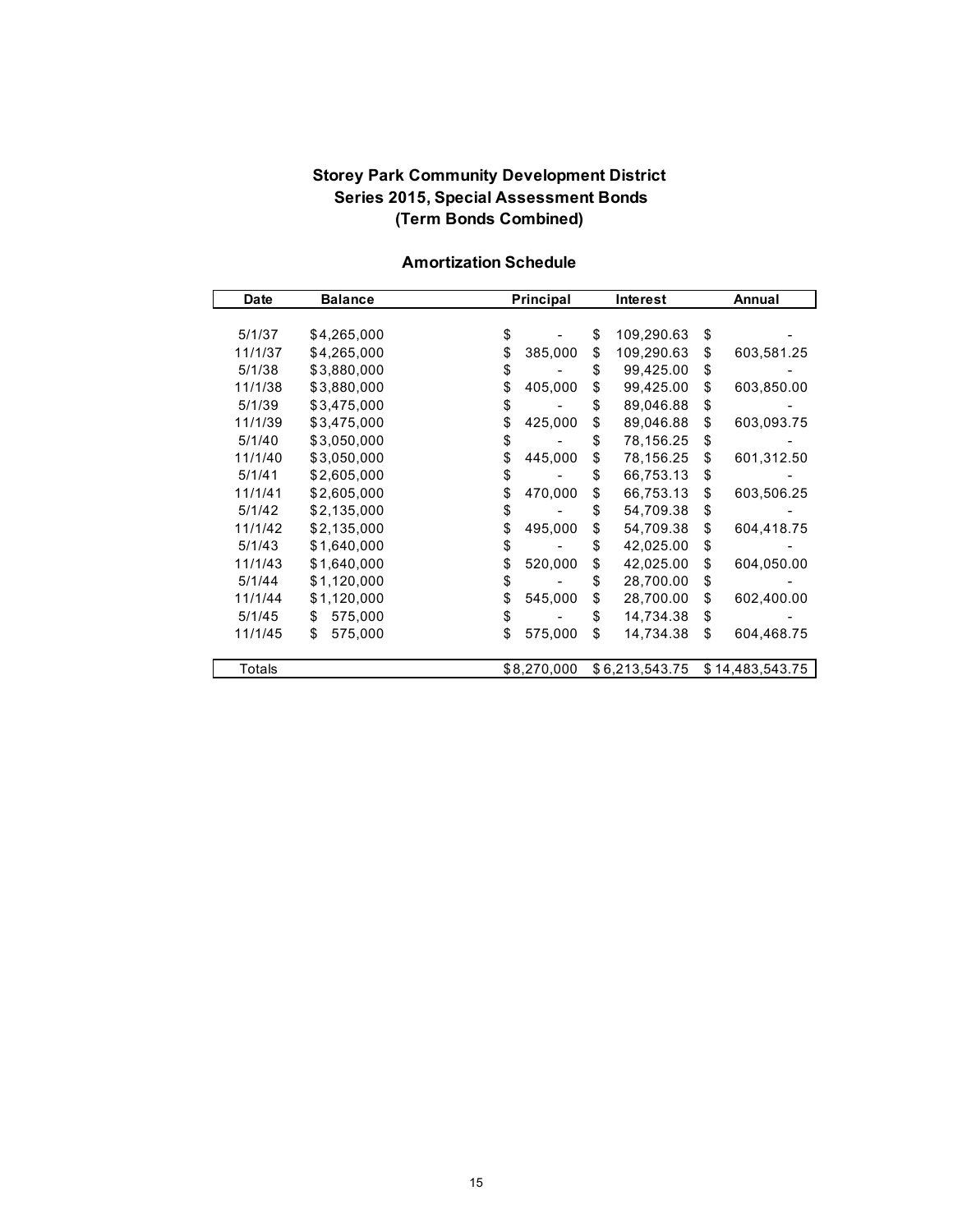#### **Community Development District**

#### **Fiscal Year 2023 Debt Service Fund Series 2018**

|                                       | Adopted<br><b>Budget</b><br>FY2022 | Actual<br><b>Thru</b><br>3/31/22 | Projected<br>Next 6<br><b>Months</b> | <b>Total</b><br><b>Thru</b><br>9/30/22 | Proposed<br><b>Budget</b><br>FY2023 |  |
|---------------------------------------|------------------------------------|----------------------------------|--------------------------------------|----------------------------------------|-------------------------------------|--|
| <b>Revenues</b>                       |                                    |                                  |                                      |                                        |                                     |  |
| Assessments - Tax Roll                | \$248,827                          | \$211,734                        | \$37,093                             | \$248,827                              | \$248,827                           |  |
| Interest                              | \$0                                | \$11                             | \$9                                  | \$20                                   | \$0                                 |  |
| <b>Carry Forward Surplus</b>          | \$102,841                          | \$108,300                        | \$0                                  | \$108,300                              | \$109,440                           |  |
| <b>Total Revenues</b>                 | \$351,668                          | \$320,044                        | \$37,102                             | \$357,146                              | \$358,267                           |  |
| <b>Expenses</b>                       |                                    |                                  |                                      |                                        |                                     |  |
| <b>Interest - 12/15</b>               | \$88,853                           | \$88,853                         | \$0                                  | \$88,853                               | \$87,541                            |  |
| Principal - 6/15                      | \$70,000                           | \$0                              | \$70,000                             | \$70,000                               | \$70,000                            |  |
| Interest - 6/15                       | \$88,853                           | \$0                              | \$88,853                             | \$88,853                               | \$87,541                            |  |
| <b>Total Expenditures</b>             | \$247,706                          | \$88,853                         | \$158,853                            | \$247,706                              | \$245,081                           |  |
| <b>Excess Revenues/(Expenditures)</b> | \$103,962                          | \$231,191                        | (\$121,751)                          | \$109,440                              | \$113,186                           |  |
|                                       |                                    |                                  |                                      | Interest - 12/15/23                    | \$86,228                            |  |

**Total** 

| 6.228<br>c n' |
|---------------|
|               |

|                     |                      | <b>Gross Per</b> | Gross     | Net       |
|---------------------|----------------------|------------------|-----------|-----------|
| <b>Product Type</b> | <b>Platted Units</b> | Unit             | Total     | Total     |
| Townhome - 25'      | 57                   | \$633            | \$36,081  | \$33,916  |
| Single Family - 32' | 60                   | \$810            | \$48,600  | \$45,684  |
| Single Family - 40' | 35                   | \$1,013          | \$35,455  | \$33,328  |
| Single Family - 50' | 95                   | \$1.266          | \$120.270 | \$113,054 |
| Single Family - 60' | 16                   | \$1.519          | \$24,304  | \$22,846  |
|                     | 263                  |                  | \$264.710 | \$248,827 |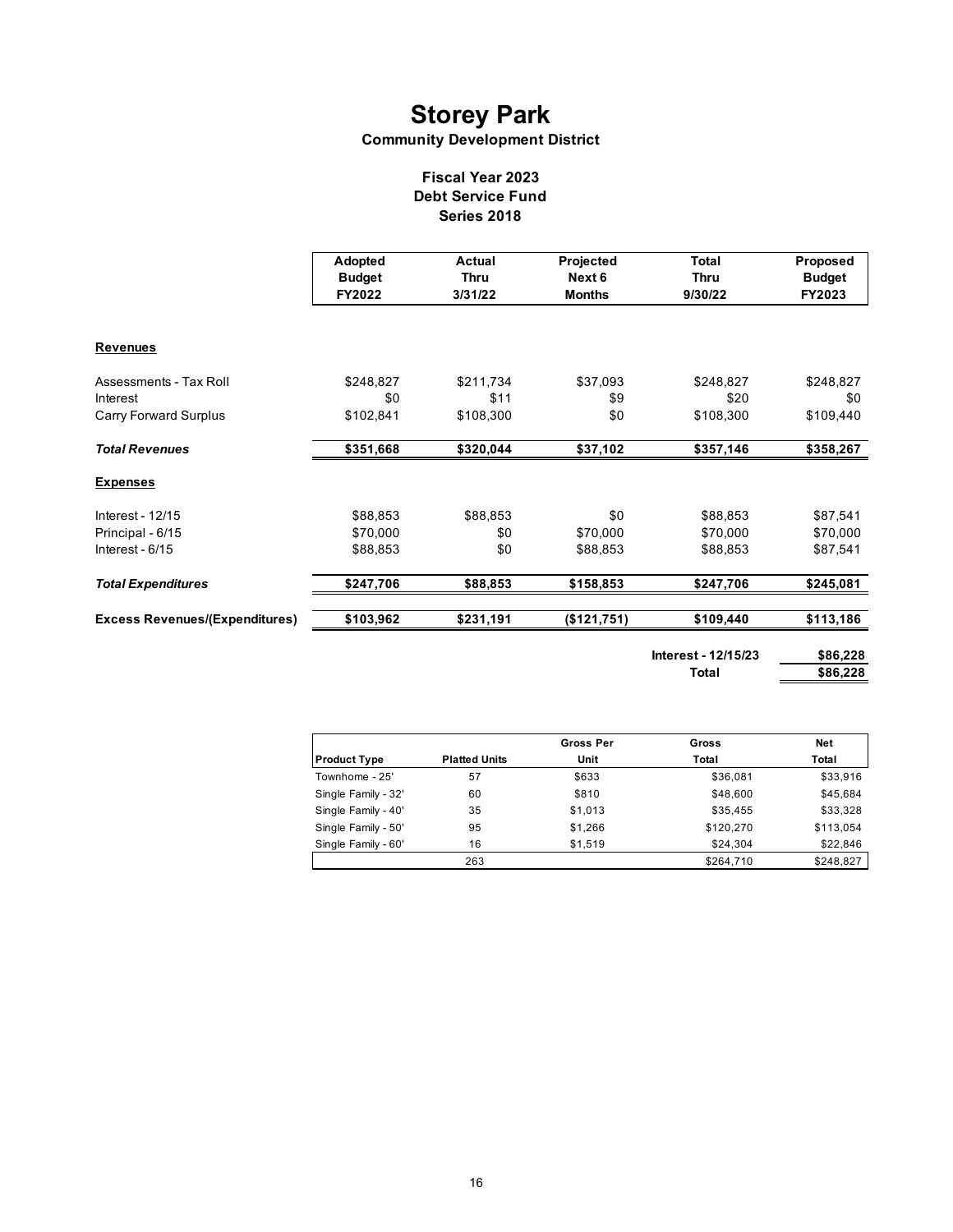## **Storey Park Community Development District Series 2018, Special Assessment Bonds (Term Bonds Combined)**

| <b>Date</b> | <b>Balance</b> |                 | Principal |                 | Interest  |                 | Annual     |  |
|-------------|----------------|-----------------|-----------|-----------------|-----------|-----------------|------------|--|
|             |                |                 |           |                 |           |                 |            |  |
| 6/15/22     | \$3,670,000    | \$              | 70,000    | \$              | 88,853.13 | $\frac{1}{2}$   |            |  |
| 12/15/22    | \$3,600,000    | $\overline{\$}$ |           | $\overline{\$}$ | 87,540.63 | $\overline{\$}$ | 246,393.75 |  |
| 6/15/23     | \$3,600,000    | \$              | 70,000    | \$              | 87,540.63 | $\frac{6}{9}$   |            |  |
| 12/15/23    | \$3,530,000    | \$              |           | $\overline{\$}$ | 86,228.13 |                 | 243,768.75 |  |
| 6/15/24     | \$3,530,000    | \$              | 75,000    | \$              | 86,228.13 | \$              |            |  |
| 12/15/24    | \$3,455,000    | \$              |           | \$              | 84,587.50 | \$              | 245,815.63 |  |
| 6/15/25     | \$3,455,000    | $\ddot{\$}$     | 80,000    | \$              | 84,587.50 | \$              |            |  |
| 12/15/25    | \$3,375,000    | \$              |           | \$              | 82,837.50 | \$              | 247,425.00 |  |
| 6/15/26     | \$3,375,000    | \$              | 80,000    | \$              | 82,837.50 | \$              |            |  |
| 12/15/26    | \$3,295,000    | \$<br>\$        |           | \$              | 81,087.50 | \$              | 243,925.00 |  |
| 6/15/27     | \$3,295,000    |                 | 85,000    | \$              | 81,087.50 | \$              |            |  |
| 12/15/27    | \$3,210,000    | \$<br>\$        |           | \$              | 79,228.13 | \$              | 245,315.63 |  |
| 6/15/28     | \$3,210,000    |                 | 90,000    | \$              | 79,228.13 | \$              |            |  |
| 12/15/28    | \$3,120,000    | \$<br>\$        |           | \$              | 77,259.38 | \$              | 246,487.50 |  |
| 6/15/29     | \$3,120,000    |                 | 95,000    | \$              | 77,259.38 | \$              |            |  |
| 12/15/29    | \$3,025,000    | \$              |           | \$              | 74,943.75 | \$              | 247,203.13 |  |
| 6/15/30     | \$3,025,000    | \$              | 100,000   | \$              | 74,943.75 | \$              |            |  |
| 12/15/30    | \$2,925,000    | \$              |           | \$              | 72,506.25 | \$              | 247,450.00 |  |
| 6/15/31     | \$2,925,000    | \$              | 105,000   | \$              | 72,506.25 | \$              |            |  |
| 12/15/31    | \$2,820,000    | \$              |           | \$              | 69,946.88 | \$              | 247,453.13 |  |
| 6/15/32     | \$2,820,000    | \$              | 110,000   | \$              | 69,946.88 | \$              |            |  |
| 12/15/32    | \$2,710,000    | \$              |           | \$              | 67,265.63 | \$              | 247,212.50 |  |
| 6/15/33     | \$2,710,000    | \$              | 115,000   | \$              | 67,265.63 | \$              |            |  |
| 12/15/33    | \$2,595,000    | \$              |           | \$              | 64,462.50 | \$              | 246,728.13 |  |
| 6/15/34     | \$2,595,000    | \$              | 120,000   | \$              | 64,462.50 | \$              |            |  |
| 12/15/34    | \$2,475,000    | \$              |           | \$              | 61,537.50 | \$              | 246,000.00 |  |
| 6/15/35     | \$2,475,000    | \$              | 125,000   | \$              | 61,537.50 | \$              |            |  |
| 12/15/35    | \$2,350,000    | \$<br>\$        |           | \$              | 58,490.63 | \$              | 245,028.13 |  |
| 6/15/36     | \$2,350,000    |                 | 130,000   | \$              | 58,490.63 | \$              |            |  |
| 12/15/36    | \$2,220,000    | \$              |           | \$              | 55,321.88 | \$              | 243,812.50 |  |
| 6/15/37     | \$2,220,000    | \$              | 140,000   | \$              | 55,321.88 | \$              |            |  |
| 12/15/37    | \$2,080,000    | \$              |           | \$              | 51,909.38 | \$              | 247,231.25 |  |
| 6/15/38     | \$2,080,000    | \$              | 145,000   | \$              | 51,909.38 | \$              |            |  |
| 12/15/38    | \$1,935,000    | \$              |           | \$              | 48,375.00 | \$              | 245,284.38 |  |
| 6/15/39     | \$1,935,000    | \$              | 155,000   | \$              | 48,375.00 | \$              |            |  |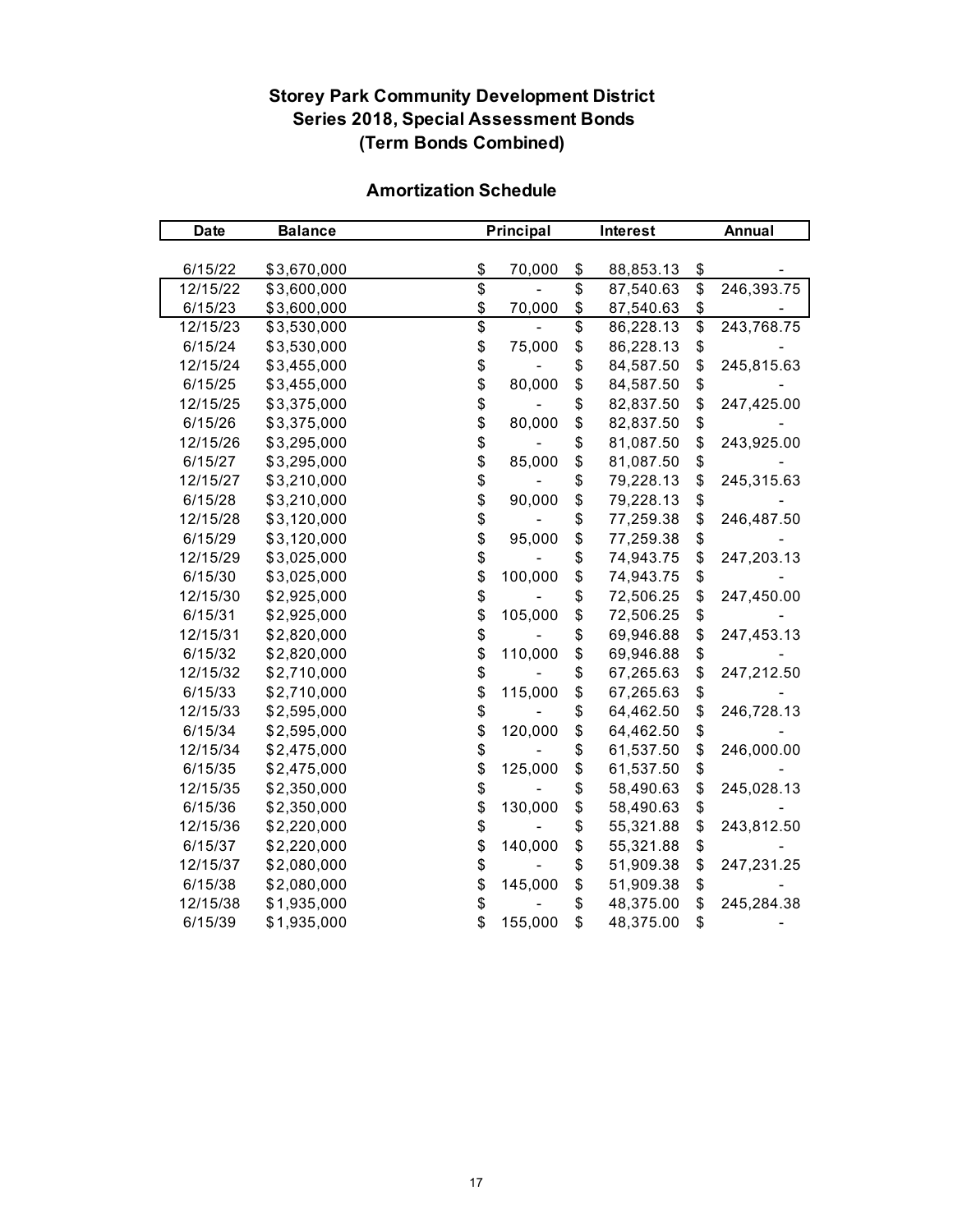## **Storey Park Community Development District Series 2018, Special Assessment Bonds (Term Bonds Combined)**

| <b>Amortization Schedule</b> |  |
|------------------------------|--|
|------------------------------|--|

| Date     | <b>Balance</b> | Principal     | <b>Interest</b> |                | Annual |                |
|----------|----------------|---------------|-----------------|----------------|--------|----------------|
|          |                |               |                 |                |        |                |
| 12/15/39 | \$1,780,000    | \$            | \$              | 44,500.00      | \$     | 247,875.00     |
| 6/15/40  | \$1,780,000    | \$<br>160,000 | \$              | 44,500.00      | \$     |                |
| 12/15/40 | \$1,620,000    | \$            | \$              | 40,500.00      | \$     | 245,000.00     |
| 6/15/41  | \$1,620,000    | \$<br>170,000 | \$              | 40,500.00      | \$     |                |
| 12/15/41 | \$1,450,000    | \$            | \$              | 36,250.00      | \$     | 246,750.00     |
| 6/15/42  | \$1,450,000    | \$<br>180,000 | \$              | 36,250.00      | \$     |                |
| 12/15/42 | \$1,270,000    | \$            | \$              | 31,750.00      | \$     | 248,000.00     |
| 6/15/43  | \$1,270,000    | \$<br>185,000 | \$              | 31,750.00      | \$     |                |
| 12/15/43 | \$1,085,000    | \$            | \$              | 27,125.00      | \$     | 243,875.00     |
| 6/15/44  | \$1,085,000    | \$<br>195,000 | \$              | 27,125.00      | \$     |                |
| 12/15/44 | 890,000<br>\$  | \$            | \$              | 22,250.00      | \$     | 244,375.00     |
| 6/15/45  | \$<br>890,000  | \$<br>205,000 | \$              | 22,250.00      | \$     |                |
| 12/15/45 | \$<br>685,000  | \$            | \$              | 17,125.00      | \$     | 244,375.00     |
| 6/15/46  | \$<br>685,000  | \$<br>215,000 | \$              | 17,125.00      | \$     |                |
| 12/15/46 | \$<br>470,000  | \$            | \$              | 11,750.00      | \$     | 243,875.00     |
| 6/15/47  | \$<br>470,000  | \$<br>230,000 | \$              | 11,750.00      | \$     |                |
| 12/15/47 | \$<br>240,000  | \$            | \$              | 6,000.00       | \$     | 247,750.00     |
| 6/15/48  | 240,000<br>\$  | \$<br>240,000 | \$              | 6,000.00       | \$     | 246,000.00     |
|          |                |               |                 |                |        |                |
| Totals   |                | \$3,670,000   |                 | \$2,970,409.38 |        | \$6,640,409.38 |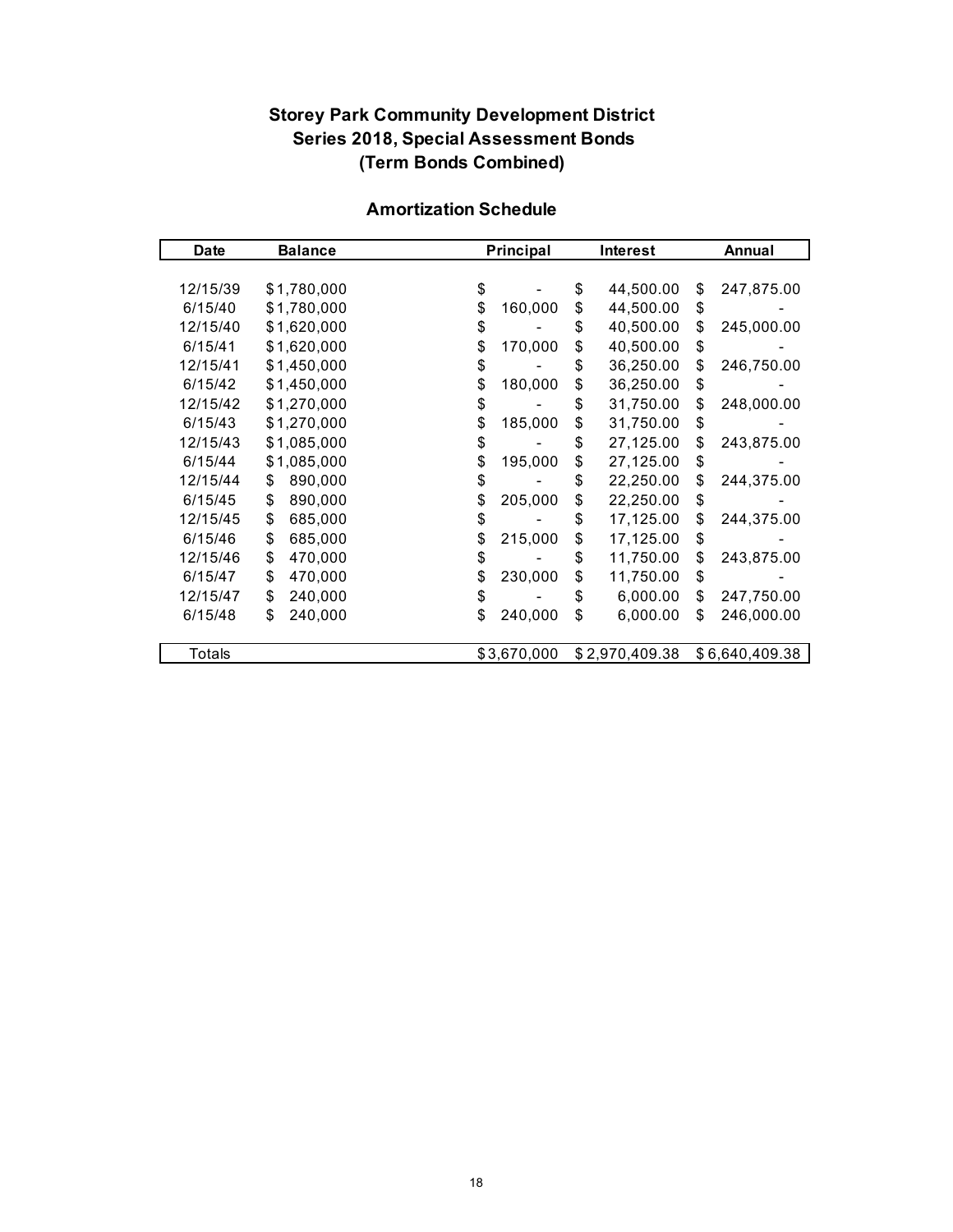#### **Community Development District**

#### **Fiscal Year 2023 Debt Service Fund Series 2019**

|                                       | Adopted<br><b>Budget</b><br>FY2022 | Actual<br>Thru<br>3/31/22 | Projected<br>Next 6<br><b>Months</b> | <b>Total</b><br>Thru<br>9/30/22 | Proposed<br><b>Budget</b><br>FY2023 |
|---------------------------------------|------------------------------------|---------------------------|--------------------------------------|---------------------------------|-------------------------------------|
| <b>Revenues</b>                       |                                    |                           |                                      |                                 |                                     |
| Assessments - Tax Roll                | \$238,964                          | \$203,829                 | \$35,135                             | \$238,964                       | \$238,964                           |
| Interest                              | \$0                                | \$14                      | \$0                                  | \$14                            | \$0                                 |
| <b>Carry Forward Surplus</b>          | \$95,933                           | \$101,755                 | \$0                                  | \$101,755                       | \$103,770                           |
| <b>Total Revenues</b>                 | \$334,897                          | \$305,598                 | \$35,135                             | \$340,733                       | \$342,734                           |
| <b>Expenses</b>                       |                                    |                           |                                      |                                 |                                     |
| Interest - 12/15                      | \$80,981                           | \$80,982                  | \$0                                  | \$80,982                        | \$79,669                            |
| Principal - 6/15                      | \$75,000                           | \$0                       | \$75,000                             | \$75,000                        | \$80,000                            |
| Interest - $6/15$                     | \$80,981                           | \$0                       | \$80,981                             | \$80,981                        | \$79,669                            |
| <b>Total Expenditures</b>             | \$236,962                          | \$80,982                  | \$155,981                            | \$236,963                       | \$239,338                           |
| <b>Excess Revenues/(Expenditures)</b> | \$97,935                           | \$224,616                 | (\$120,846)                          | \$103,770                       | \$103,396                           |
|                                       |                                    |                           |                                      |                                 |                                     |

**\$78,269 \$78,269 Interest - 12/15/23 Total** 

|                     |                      | <b>Gross Per</b> | Gross     | Net       |
|---------------------|----------------------|------------------|-----------|-----------|
| <b>Product Type</b> | <b>Platted Units</b> | Unit             | Total     | Total     |
| Single Family - 40' | 72                   | \$1,013          | \$72.936  | \$68,560  |
| Single Family - 50' | 82                   | \$1.266          | \$103,812 | \$97.583  |
| Single Family - 60' | 51                   | \$1.519          | \$77.469  | \$72.821  |
|                     | 205                  |                  | \$254.217 | \$238,964 |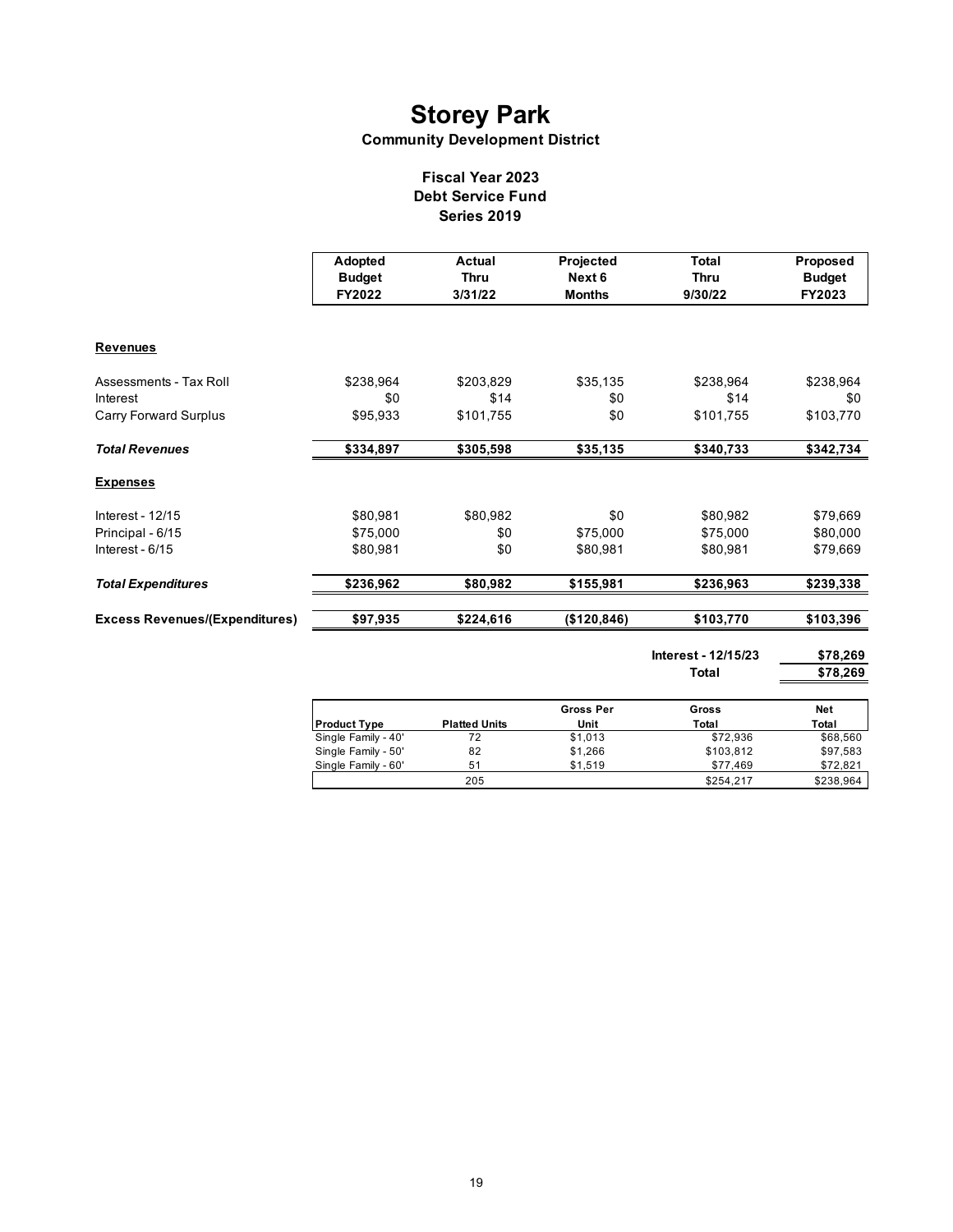## **Storey Park Community Development District Series 2019, Special Assessment Bonds (Term Bonds Combined)**

| <b>Date</b> | <b>Balance</b> |                 | Principal |                 | Interest  | Annual          |              |
|-------------|----------------|-----------------|-----------|-----------------|-----------|-----------------|--------------|
|             |                |                 |           |                 |           |                 |              |
| 6/15/22     | \$3,850,000    | \$              | 75,000    | \$              | 80,981.25 | \$              |              |
| 12/15/22    | \$3,775,000    | $\overline{\$}$ |           | \$              | 79,668.75 | \$              | 235,650.00   |
| 6/15/23     | \$3,775,000    | \$              | 80,000    | \$              | 79,668.75 | $\frac{1}{2}$   |              |
| 12/15/23    | \$3,695,000    | \$              |           | $\overline{\$}$ | 78,268.75 | $\overline{\$}$ | 237,937.50   |
| 6/15/24     | \$3,695,000    | \$              | 80,000    | \$              | 78,268.75 | \$              |              |
| 12/15/24    | \$3,615,000    | \$              |           | \$              | 76,868.75 | \$              | 235,137.50   |
| 6/15/25     | \$3,615,000    | \$              | 85,000    | \$              | 76,868.75 | \$              |              |
| 12/15/25    | \$3,530,000    | \$              |           | \$              | 75,275.00 | \$              | 237, 143. 75 |
| 6/15/26     | \$3,530,000    | \$              | 90,000    | \$              | 75,275.00 | \$              |              |
| 12/15/26    | \$3,440,000    | \$              |           | \$              | 73,587.50 | \$              | 238,862.50   |
| 6/15/27     | \$3,440,000    | \$              | 90,000    | \$              | 73,587.50 | \$              |              |
| 12/15/27    | \$3,350,000    | \$<br>\$        |           | \$              | 71,900.00 | \$              | 235,487.50   |
| 6/15/28     | \$3,350,000    |                 | 95,000    | \$              | 71,900.00 | \$              |              |
| 12/15/28    | \$3,255,000    | \$              |           | \$              | 70,118.75 | \$              | 237,018.75   |
| 6/15/29     | \$3,255,000    | \$              | 100,000   | \$              | 70,118.75 | \$              |              |
| 12/15/29    | \$3,155,000    | \$              |           | \$              | 68,243.75 | \$              | 238,362.50   |
| 6/15/30     | \$3,155,000    | \$              | 100,000   | \$              | 68,243.75 | \$              |              |
| 12/15/30    | \$3,055,000    | \$              |           | \$              | 66,118.75 | \$              | 234,362.50   |
| 6/15/31     | \$3,055,000    | \$              | 105,000   | \$              | 66,118.75 | \$              |              |
| 12/15/31    | \$2,950,000    | \$              |           | \$              | 63,887.50 | \$              | 235,006.25   |
| 6/15/32     | \$2,950,000    | \$              | 110,000   | \$              | 63,887.50 | \$              |              |
| 12/15/32    | \$2,840,000    | \$              |           | \$              | 61,550.00 | \$              | 235,437.50   |
| 6/15/33     | \$2,840,000    | \$              | 115,000   | \$              | 61,550.00 | \$              |              |
| 12/15/33    | \$2,725,000    | \$              |           | \$              | 59,106.25 | \$              | 235,656.25   |
| 6/15/34     | \$2,725,000    | \$              | 120,000   | \$              | 59,106.25 | \$              |              |
| 12/15/34    | \$2,605,000    | \$              |           | \$              | 56,556.25 | \$              | 235,662.50   |
| 6/15/35     | \$2,605,000    | \$              | 125,000   | \$              | 56,556.25 | \$              |              |
| 12/15/35    | \$2,480,000    | \$              |           | \$              | 53,900.00 | \$              | 235,456.25   |
| 6/15/36     | \$2,480,000    | \$              | 130,000   | \$              | 53,900.00 | \$              |              |
| 12/15/36    | \$2,350,000    | \$              |           | \$              | 51,137.50 | \$              | 235,037.50   |
| 6/15/37     | \$2,350,000    | \$              | 135,000   | \$              | 51,137.50 | \$              |              |
| 12/15/37    | \$2,215,000    | \$              |           | \$              | 48,268.75 | \$              | 234,406.25   |
| 6/15/38     | \$2,215,000    | \$              | 145,000   | \$              | 48,268.75 | \$              |              |
| 12/15/38    | \$2,070,000    | \$              |           | \$              | 45,187.50 | \$              | 238,456.25   |
| 6/15/39     | \$2,070,000    | \$              | 150,000   | \$              | 45,187.50 | \$              |              |
| 12/15/39    | \$1,920,000    | \$              |           | \$              | 42,000.00 | \$              | 237,187.50   |
| 6/15/40     | \$1,920,000    | \$              | 155,000   | \$              | 42,000.00 | \$              |              |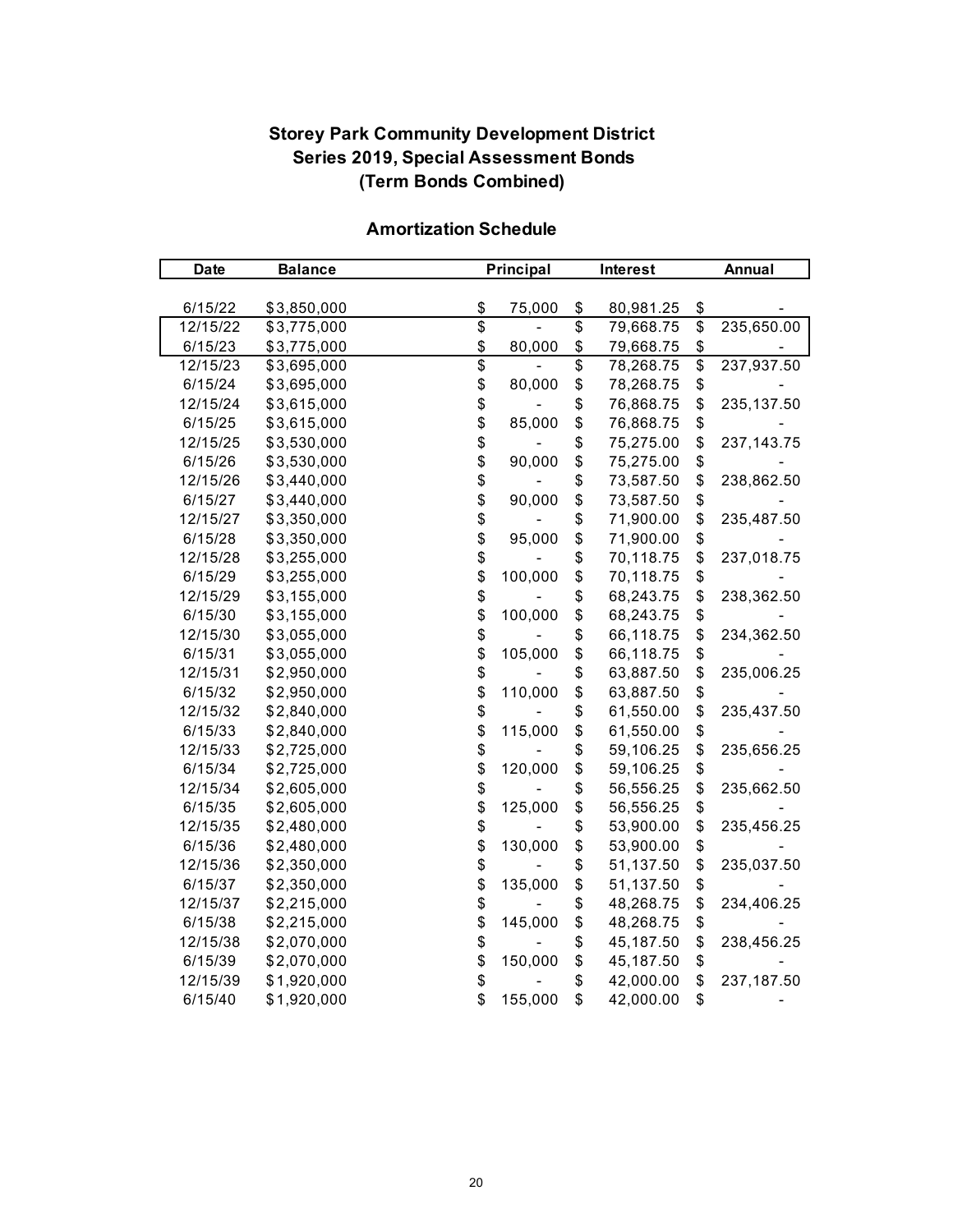## **Storey Park Community Development District Series 2019, Special Assessment Bonds (Term Bonds Combined)**

| <b>Date</b> | <b>Balance</b> | <b>Principal</b> |    | <b>Interest</b> |    | Annual         |  |
|-------------|----------------|------------------|----|-----------------|----|----------------|--|
|             |                |                  |    |                 |    |                |  |
| 12/15/40    | \$1,765,000    | \$               | \$ | 38,609.38       | \$ | 235,609.38     |  |
| 6/15/41     | \$1,765,000    | \$<br>165,000    | \$ | 38,609.38       | \$ |                |  |
| 12/15/41    | \$1,600,000    | \$               | \$ | 35,000.00       | \$ | 238,609.38     |  |
| 6/15/42     | \$1,600,000    | \$<br>170,000    | \$ | 35,000.00       | \$ |                |  |
| 12/15/42    | \$1,430,000    | \$               | \$ | 31,281.25       | \$ | 236,281.25     |  |
| 6/15/43     | \$1,430,000    | \$<br>180,000    | \$ | 31,281.25       | \$ |                |  |
| 12/15/43    | \$1,250,000    | \$               | \$ | 27,343.75       | \$ | 238,625.00     |  |
| 6/15/44     | \$1,250,000    | \$<br>185,000    | \$ | 27,343.75       | \$ |                |  |
| 12/15/44    | \$1,065,000    | \$               | \$ | 23,296.88       | \$ | 235,640.63     |  |
| 6/15/45     | \$1,065,000    | \$<br>195,000    | \$ | 23,296.88       | \$ |                |  |
| 12/15/45    | 870,000<br>\$  | \$               | \$ | 19,031.25       | \$ | 237,328.13     |  |
| 6/15/46     | \$<br>870,000  | \$<br>205,000    | \$ | 19,031.25       | \$ |                |  |
| 12/15/46    | \$<br>665,000  | \$               | \$ | 14,546.88       | \$ | 238,578.13     |  |
| 6/15/47     | \$<br>665,000  | \$<br>215,000    | \$ | 14,546.88       | \$ |                |  |
| 12/15/47    | \$<br>450,000  | \$               | \$ | 9,843.75        | \$ | 239,390.63     |  |
| 6/15/48     | \$<br>450,000  | \$<br>220,000    | \$ | 9,843.75        | \$ |                |  |
| 12/15/48    | \$<br>230,000  | \$               | \$ | 5,031.25        | \$ | 234,875.00     |  |
| 6/15/49     | \$<br>230,000  | \$<br>230,000    | \$ | 5,031.25        | \$ | 235,031.25     |  |
|             |                |                  |    |                 |    |                |  |
| Totals      |                | \$3,850,000      |    | \$2,772,237.50  |    | \$6,622,237.50 |  |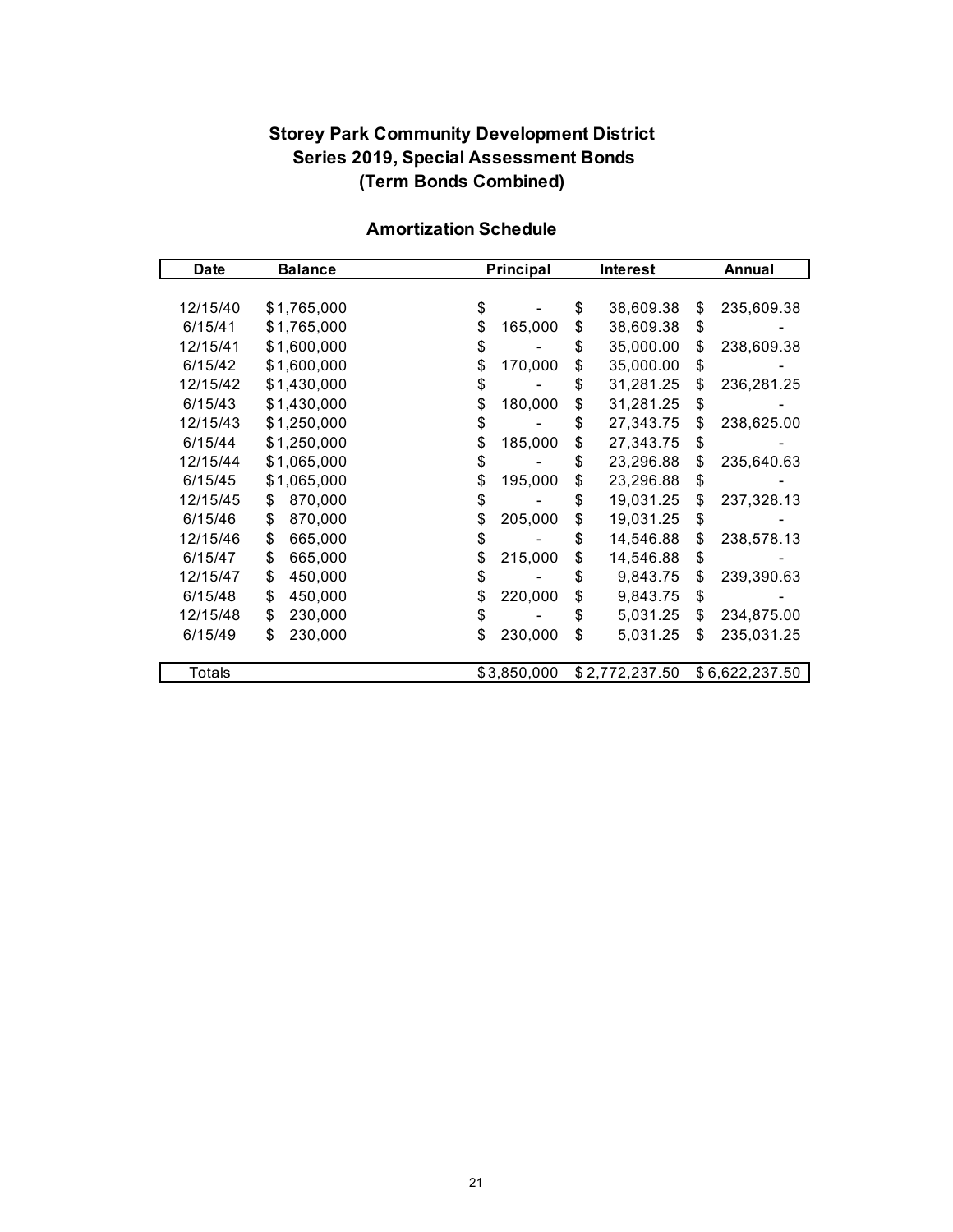#### **Community Development District**

#### **Fiscal Year 2023 Debt Service Fund Series 2021**

|                                       | Adopted<br><b>Budget</b><br>FY2022 | Actual<br>Thru<br>3/31/22 | Projected<br>Next 6<br><b>Months</b> | <b>Total</b><br>Thru<br>9/30/22 | Proposed<br><b>Budget</b><br>FY2023 |
|---------------------------------------|------------------------------------|---------------------------|--------------------------------------|---------------------------------|-------------------------------------|
| <b>Revenues</b>                       |                                    |                           |                                      |                                 |                                     |
| Assessments                           | \$334,300                          | \$311,794                 | \$22,506                             | \$334,300                       | \$334,300                           |
| Interest                              | \$0                                | \$15                      | \$10                                 | \$25                            | \$0                                 |
| <b>Carry Forward Surplus</b>          | \$104,450                          | \$104,452                 | \$0                                  | \$104,452                       | \$104,878                           |
| <b>Total Revenues</b>                 | \$438,750                          | \$416,261                 | \$22,516                             | \$438,778                       | \$439,178                           |
| <b>Expenses</b>                       |                                    |                           |                                      |                                 |                                     |
| <b>Interest - 12/15</b>               | \$104,450                          | \$104,450                 | \$0                                  | \$104,450                       | \$102,966                           |
| Principal - 6/15                      | \$125,000                          | \$0                       | \$125,000                            | \$125,000                       | \$125,000                           |
| Interest - 6/15                       | \$104,450                          | \$0                       | \$104,450                            | \$104,450                       | \$102,966                           |
| <b>Total Expenditures</b>             | \$333,900                          | \$104,450                 | \$229,450                            | \$333,900                       | \$330,931                           |
| <b>Excess Revenues/(Expenditures)</b> | \$104,850                          | \$311,811                 | (\$206,934)                          | \$104,878                       | \$108,246                           |

 $\mathsf{r}$ 

**\$101,481 \$101,481 Total Interest - 12/15/23**

|                     |                      | <b>Gross Per</b> | Gross     | <b>Net</b> |
|---------------------|----------------------|------------------|-----------|------------|
| <b>Product Type</b> | <b>Platted Units</b> | Unit             | Total     | Total      |
| Towhome - 25'       | 86                   | \$633            | \$54,414  | \$51.149   |
| Single Family - 32' | 76                   | \$810            | \$61.551  | \$57,858   |
| Single Family - 40' | 77                   | \$1,013          | \$77,989  | \$73,310   |
| Single Family - 50' | 69                   | \$1,266          | \$87,350  | \$82.109   |
| Single Family - 60' | 49                   | \$1.519          | \$74,407  | \$69,943   |
|                     | 357                  |                  | \$355.712 | \$334.369  |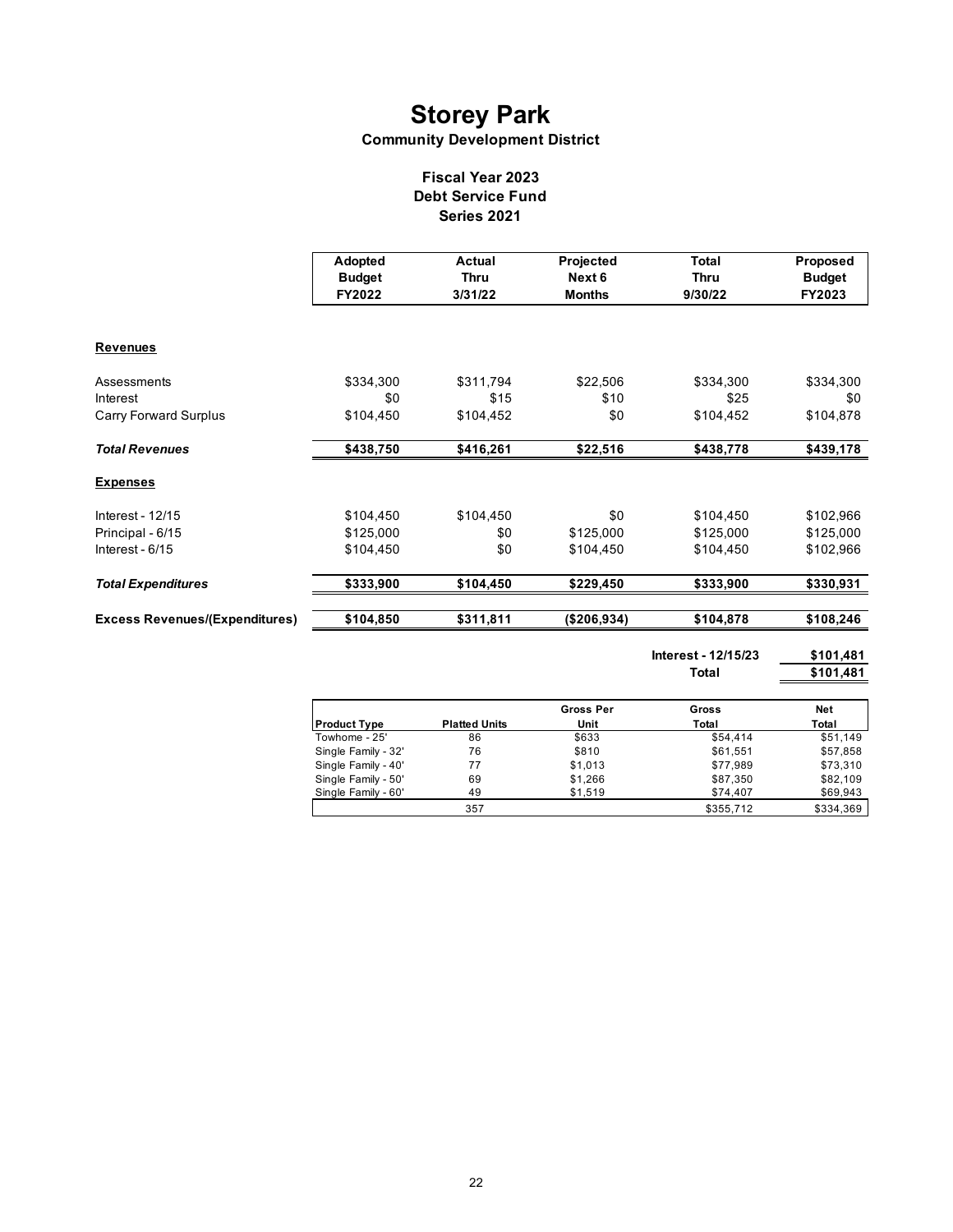## **Storey Park Community Development District Series 2021, Special Assessment Bonds (Term Bonds Combined)**

| <b>Date</b> | <b>Balance</b> | Principal     |    | <b>Interest</b> |                          | Annual  |  |
|-------------|----------------|---------------|----|-----------------|--------------------------|---------|--|
|             |                |               |    |                 |                          |         |  |
| 6/15/22     | \$6,030,000    | \$<br>125,000 | \$ | 104,450.00      | \$                       |         |  |
| 12/15/22    | \$5,905,000    | \$            | \$ | 102,965.63      | $\overline{\mathbf{S}}$  | 332,416 |  |
| 6/15/23     | \$5,905,000    | \$<br>125,000 | \$ | 102,965.63      | \$                       |         |  |
| 12/15/23    | \$5,780,000    | \$            | \$ | 101,481.25      | $\overline{\mathcal{E}}$ | 329,447 |  |
| 6/15/24     | \$5,780,000    | \$<br>130,000 | \$ | 101,481.25      | \$                       |         |  |
| 12/15/24    | \$5,650,000    | \$            | \$ | 99,937.50       | \$                       | 331,419 |  |
| 6/15/25     | \$5,650,000    | \$<br>135,000 | \$ | 99,937.50       | \$                       |         |  |
| 12/15/25    | \$5,515,000    | \$            | \$ | 98,334.38       | \$                       | 333,272 |  |
| 6/15/26     | \$5,515,000    | \$<br>135,000 | \$ | 98,334.38       | \$                       |         |  |
| 12/15/26    | \$5,380,000    | \$            | \$ | 96,731.25       | \$                       | 330,066 |  |
| 6/15/27     | \$5,380,000    | \$<br>140,000 | \$ | 96,731.25       | \$                       |         |  |
| 12/15/27    | \$5,240,000    | \$            | \$ | 94,718.75       | \$                       | 331,450 |  |
| 6/15/28     | \$5,240,000    | \$<br>145,000 | \$ | 94,718.75       | \$                       |         |  |
| 12/15/28    | \$5,095,000    | \$            | \$ | 92,634.38       | \$                       | 332,353 |  |
| 6/15/29     | \$5,095,000    | \$<br>150,000 | \$ | 92,634.38       | \$                       |         |  |
| 12/15/29    | \$4,945,000    | \$            | \$ | 90,478.13       | \$                       | 333,113 |  |
| 6/15/30     | \$4,945,000    | \$<br>155,000 | \$ | 90,478.13       | \$                       |         |  |
| 12/15/30    | \$4,790,000    | \$            | \$ | 88,250.00       | \$                       | 333,728 |  |
| 6/15/31     | \$4,790,000    | \$<br>160,000 | \$ | 88,250.00       | \$                       |         |  |
| 12/15/31    | \$4,630,000    | \$            | \$ | 85,950.00       | \$                       | 334,200 |  |
| 6/15/32     | \$4,630,000    | \$<br>165,000 | \$ | 85,950.00       | \$                       |         |  |
| 12/15/32    | \$4,465,000    | \$            | \$ | 83,227.50       | \$                       | 334,178 |  |
| 6/15/33     | \$4,465,000    | \$<br>170,000 | \$ | 83,227.50       | \$                       |         |  |
| 12/15/33    | \$4,295,000    | \$            | \$ | 80,422.50       | \$                       | 333,650 |  |
| 6/15/34     | \$4,295,000    | \$<br>175,000 | \$ | 80,422.50       | \$                       |         |  |
| 12/15/34    | \$4,120,000    | \$            | \$ | 77,535.00       | \$                       | 332,958 |  |
| 6/15/35     | \$4,120,000    | \$<br>180,000 | \$ | 77,535.00       | \$                       |         |  |
| 12/15/35    | \$3,940,000    | \$            | \$ | 74,565.00       | \$                       | 332,100 |  |
| 6/15/36     | \$3,940,000    | \$<br>185,000 | \$ | 74,565.00       | \$                       |         |  |
| 12/15/36    | \$3,755,000    | \$            | \$ | 71,512.50       | \$                       | 331,078 |  |
| 6/15/37     | \$3,755,000    | \$<br>190,000 | \$ | 71,512.50       | \$                       |         |  |
| 12/15/37    | \$3,565,000    | \$            | \$ | 68,377.50       | \$                       | 329,890 |  |
| 6/15/38     | \$3,565,000    | \$<br>200,000 | \$ | 68,377.50       | \$                       |         |  |
| 12/15/38    | \$3,365,000    | \$            | \$ | 65,077.50       | \$                       | 333,455 |  |
| 6/15/39     | \$3,365,000    | \$<br>205,000 | \$ | 65,077.50       | \$                       |         |  |
| 12/15/39    | \$3,160,000    | \$            | \$ | 61,695.00       | \$                       | 331,773 |  |
| 6/15/40     | \$3,160,000    | \$<br>210,000 | \$ | 61,695.00       | \$                       |         |  |
| 12/15/40    | \$2,950,000    | \$            | \$ | 58,230.00       | \$                       | 329,925 |  |
| 6/15/41     | \$2,950,000    | \$<br>220,000 | \$ | 58,230.00       | \$                       |         |  |
| 12/15/41    | \$2,730,000    | \$            | \$ | 54,600.00       | \$                       | 332,830 |  |
| 6/15/42     | \$2,730,000    | \$<br>225,000 | \$ | 54,600.00       | \$                       |         |  |
| 12/15/42    | \$2,505,000    | \$            | \$ | 50,100.00       | \$                       | 329,700 |  |